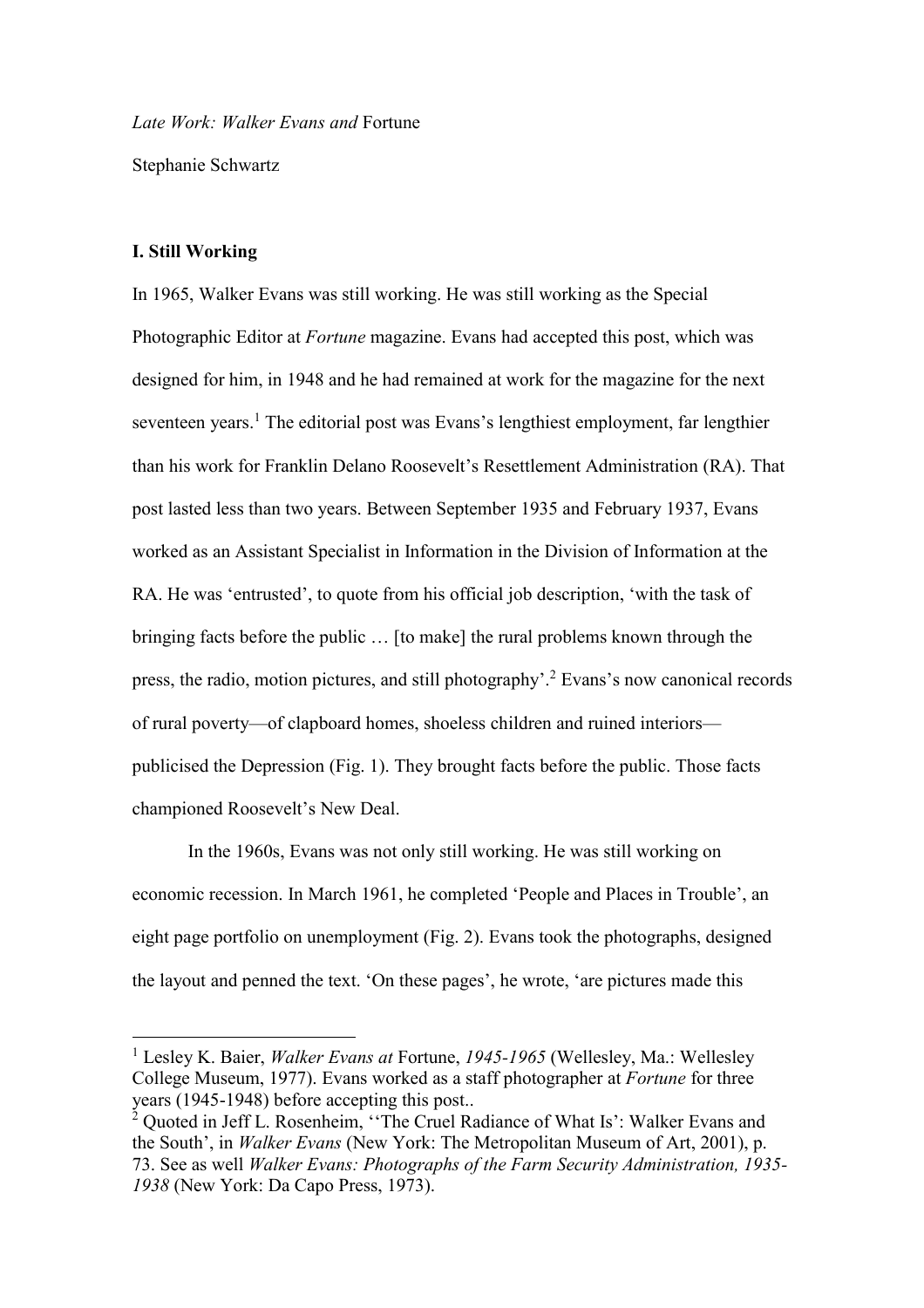winter through a wide range of the East, from Massachusetts to Tennessee, in pockets of new unemployment and old poverty lying often in the midst of prosperous regions'. 'The people here', Evans continued, 'were informed, voluntary (and generous) participants in the portraiture. They are not the hundred neediest cases—or the million. Mostly, they are just laid-off citizens'. Evans closed his text with the words of his 'volunteers'. Unattributed, italicised and set off by quotation marks, they read:

*'We have to get out of here next month…'*

*'I read a lot of books now from the library…'*

*'Laid off November 9. Even the 1958 cutback didn't hit me…'*

*'I was in coke. They use oxygen and gas now.'* 3

Evans gave his subjects a picture and a voice.

<u>.</u>

Flipping through 'People and Places in Trouble', turning over the magazine's double-page spreads, is like dialling back the clock. Have we seen these people and places before? Are they the same people, the same places, Evans photographed in the 1930s? Surely, time has passed; the shoeless children have grown old. Now they have grey hair and breads. And, yet, time has stood still. The wallpaper is still ripped. The clapboard houses still repeat down the row, as they did in Evans's photograph of the streets and graveyard of Bethlehem, Pennsylvania from 1936 (Fig. 3). Old poverty, as Evans wrote, confronted new unemployment. 'People and Places in Trouble' neatly folds the 1960s back on—into—the 1930s. If Evans's photographs recorded the present, 'this winter', his portfolio constructed time. The magazine page assembled history.

For most historians of American photography, Evans's work at *Fortune* is typically off-limits, out of bounds. It is—it came—too late.<sup>4</sup> Simply put, it came after

<sup>3</sup> Walker Evans, 'People and Places in Trouble', *Fortune*, March 1961, p. 110. (Emphasis in the original.)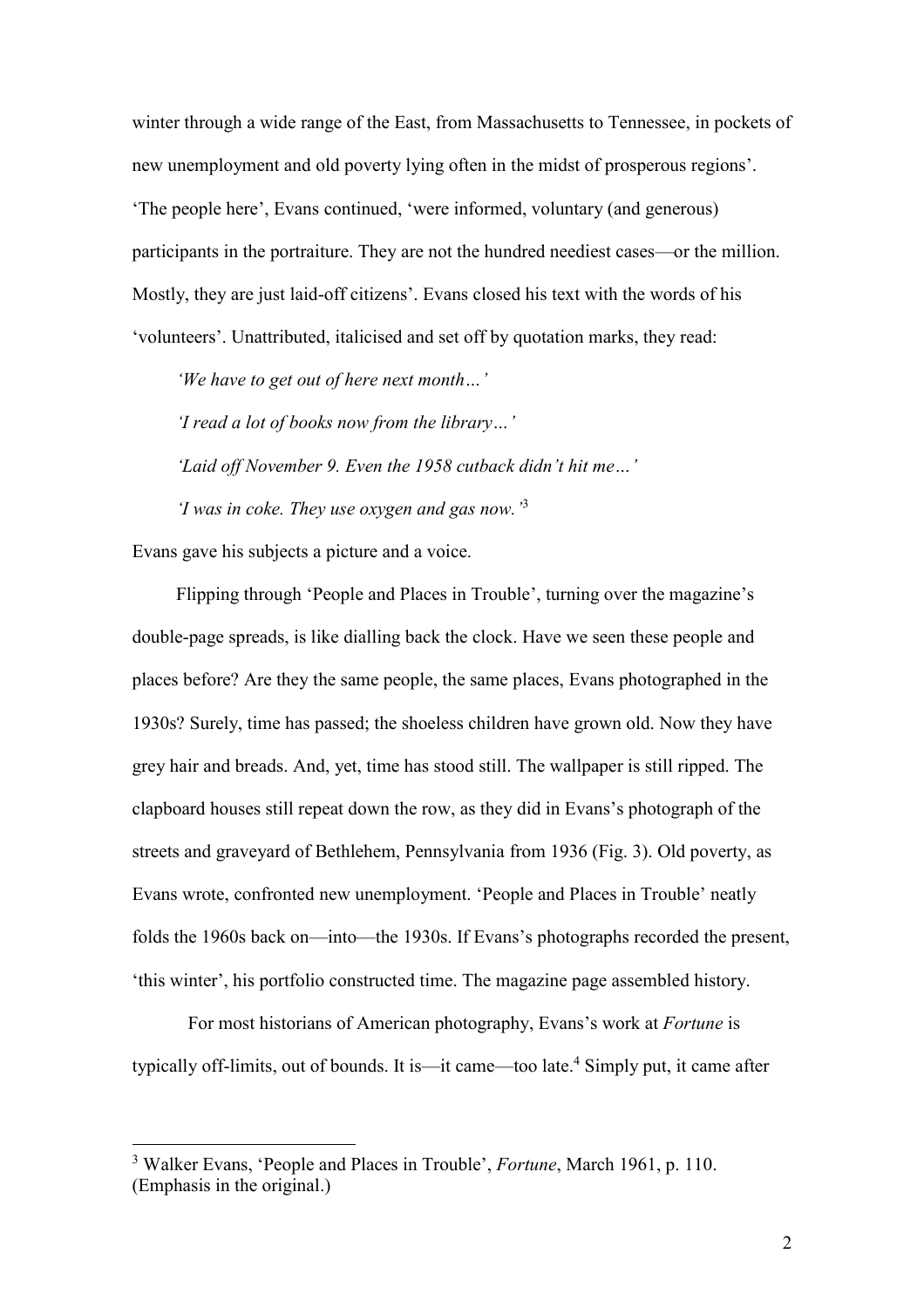the heyday of documentary and Evans's institutionalization as America's sage muse with his 1938 Museum of Modern Art retrospective 'American Photographs'. In Evans's photographs of auto junkyards and gaunt tenant farmers, which filled the museum's walls and the pages of the exhibition catalogue, we see, so we were told, missed opportunities and waste (Figs. 4 and 5). According to Lincoln Kirstein, who penned the catalogue's text, we see in Evans's photographs 'vulgarization' and the pitfalls of modernisation.<sup>5</sup> Towing this line, John Szarkowski prescribed the ban on Evans's *Fortune* work in 1971, with the Museum of Modern Art second Evans retrospective. Organised around the same iconic shots of shoeless children, ruined interiors and weathered faces, the simply titled and authorial 'Walker Evans' did not in fact ignore Evans's work at *Fortune*. It ignored the portfolio and the printed page. Szarkowski made Evans's work at *Fortune* over as singular, iconic shots. Or, to be more exact, he made Evans's work at *Fortune* photography. Szarkowski justified his decision as follows: 'the environment of group journalism was not wholly a sympathetic one to an artist as stubbornly self-directed as Evans'. <sup>6</sup> Evans may have compromised in his old age, after the exhilaration of the 1930s, but, at least according to Szarkowski, he was, and should be remembered as, America's muse and America's documentary photographer.

<sup>4</sup> Few scholars have examined Evans's work as an editor at *Fortune*. Instead, the eighteen months he worked for the RA dominate the Evans literature. The noteworthy exception is the above-noted Baier catalogue.

<sup>5</sup> See Lincoln Kirstein, 'Photographs of America: Walker Evans', *American Photographs* (New York: Museum of Modern Art, 1938). Kirstein's essay canonized Evans as a master, a maverick, and (singular) eye.

<sup>6</sup> John Szarkowski, *Walker Evans* (New York: Museum of Modern Art, 1971), p. 18. Szarkowski, for example, included several of the photographs Evans produced for the February 1947 portfolio 'Chicago: A Camera Explosion' in the exhibition catalogue.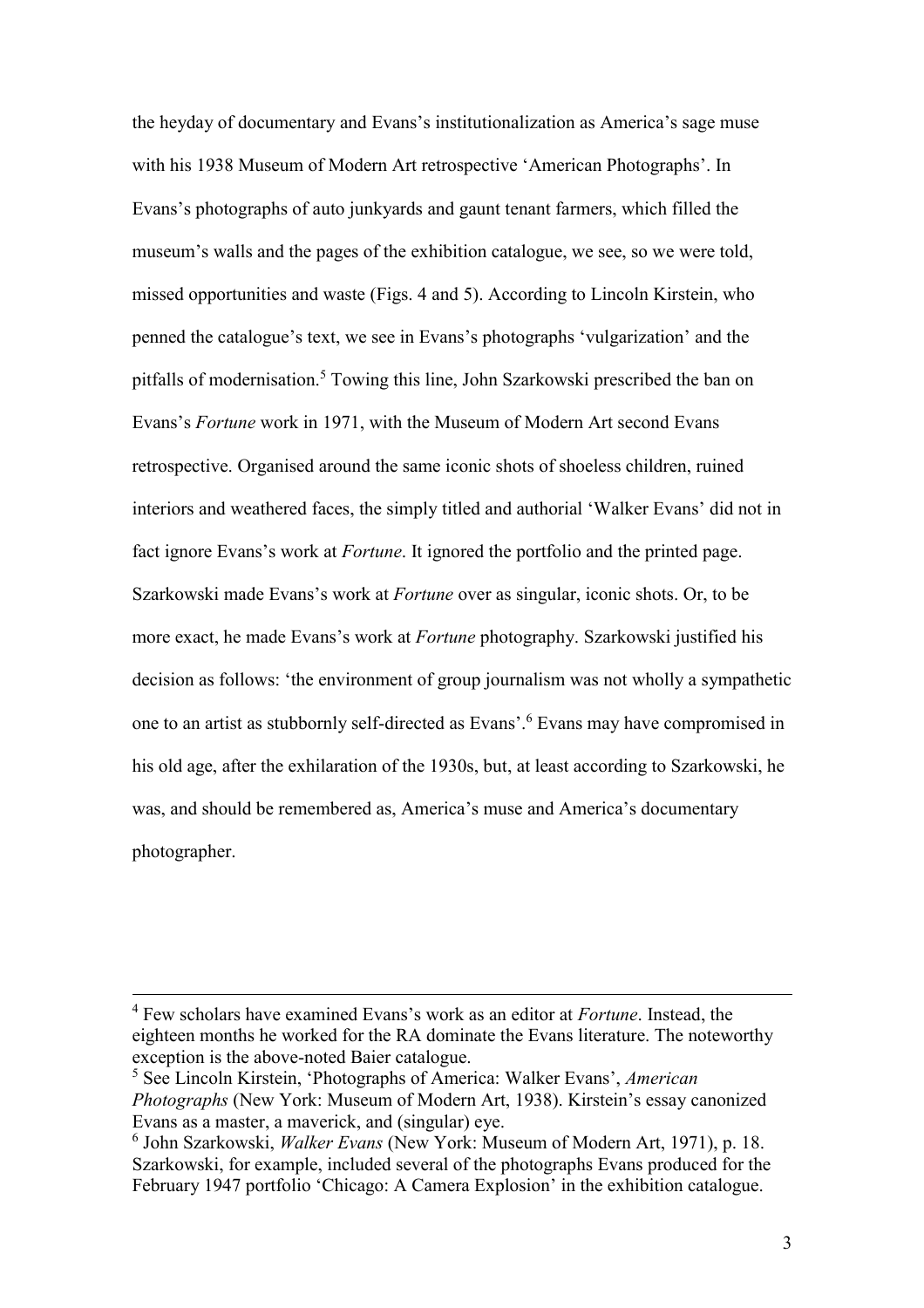As David Campany has argued in his extended study of Evans's extensive magazine work, this is a good story.<sup>7</sup> Evans, after all, almost always worked with or for an employer—a book publisher, a museum or a magazine. <sup>8</sup> Moreover, he began working freelance for *Fortune* in 1934, the year *before* he signed with the RA and showed himself to be 'stubbornly self-directed'.<sup>9</sup> Historical inaccuracy aside, this account of Evans's career is ahistorical. It severs the invention of documentary work from the reinvention of journalism. To be clear, this reinvention was *not* the introduction of the photograph to the magazine page, the rise of photojournalism and the suspected demotion of the word as the source of information and knowledge in the 1930s.<sup>10</sup> It was the transformation of the reporter, the writer, and the photographer into a cog in the 'group' machine. In short, what emerged in the 1930s on and through the pages of new illustrated magazines was not simply new type of work. It was a new type of worker. Taking stock of Evans's work for and at *Fortune*, in turn, requires more than

-

<sup>7</sup> See David Campany, *Walker Evans: The Magazine Work* (Göttingen: Steidl, 2014). Rightly challenging our assumption that Evans was a 'museum' photographer, Campany offers a detailed history of *all* of Evans's magazine work, from his work for *The Architectural Record* and *Fortune* in 1930s through to his work for *Harper's Bazaar* and *Sports Illustrated* in the 1950s and 1960s.

<sup>&</sup>lt;sup>8</sup> Evans rarely worked without a commission or an assignment. The one major exception is his subway photographs, which he produced with funds from a Guggenheim Fellowship. On Evans's commissions, see Belinda Rathbone, *Walker Evans: A Biography* (Boston: Houghton Mifflin, 1995). The point here is not that he 'got paid', worked for money; it is that more often than not Evans was on assignment, following orders, working with and for an institution and others.

 $9$  As Campany's study demonstrates, Evans had been publishing his work in magazines and journals since he first started making photographs in the late 1920s. In 1930 alone, he published portfolios in *Creative Art*, *The Architectural Record*, and the literary magazine *Hound & Horn.* See Campany, *Walker Evans*, pp. 8-24.

 $10$  For a study that historicises the transformations in journalism in the early part of the twentieth century, see Marianne Salcetti, 'The Emergence of the Reporter: Mechanization and the Devaluation of Editorial Work', in *News Workers: Toward a History of the Rank and File*, eds. Hanno Hardt and Nonnie Brennen (Minneapolis: University of Minnesota Press, 1995), pp. 48-74. On the demotion of the word, see Christopher Phillips, 'From Word to Image: International Photographically Illustrated Magazines Between the Wars,' in *Künstlerischer Austausch/Artistic Exchange*, ed. Thomas W. Gaehtgens (Berlin : Akademie Verlag, 1993), pp. 117-126.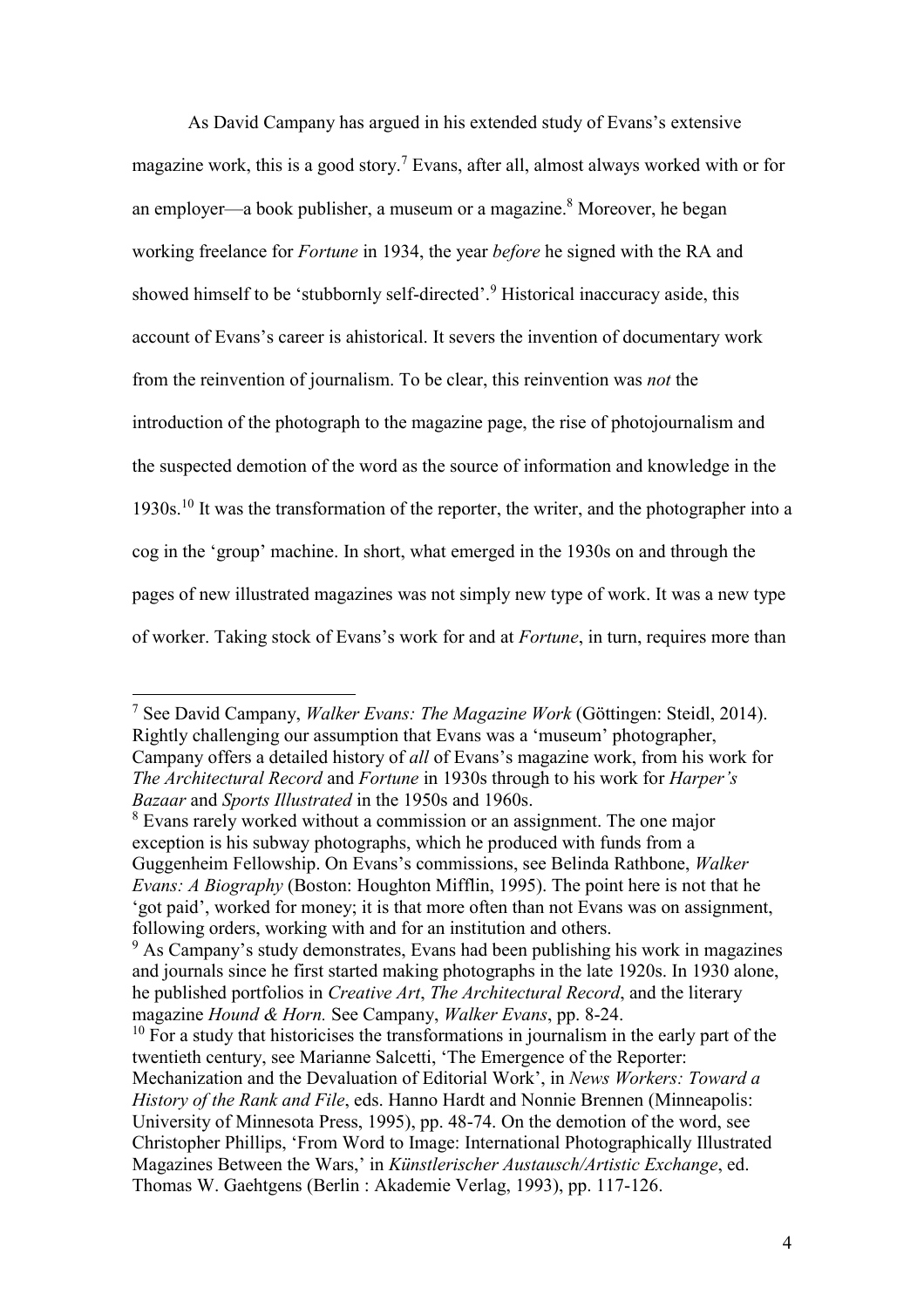the adjustment of a few biographical facts. It requires historicising photography. It requires, that is, accounting for the ways in which new means of working—on the page, with others—simultaneously redefined both photography and the news. Evans did this throughout his career, and nowhere more so than on the pages of *Fortune*. As in 'People and Places in Trouble', his record of the present editorialised photographs in order to produce the news as history.

By all accounts, Evans's *Fortune* portfolios are late work. Typically or conventionally understood as the work an artist produces at the end of their career and after their most 'important' or 'seminal' work, the concept, as Theodor Adorno has taught us, is far from neutral. The designation 'late work' suggests much more than a biological passing of time. As Adorno argued in his 1937 essay 'Late Style in Beethoven', the concept conveniently abdicates work and 'the work' in 'favor of reality'. To quote Adorno:

The usual view explains [late work] with arguments that they are products of an uninhabited subjectivity, or, better yet, "personality," which breaks through the envelope of form to better express itself ... late works are relegated to the outer reaches of art, in the vicinity of document. It is as if, confronted with the dignity of human death, the theory of art were to divest itself of its rights and abdicate in favor of reality.  $11$ 

Late work, typically speaking, Adorno argued, becomes a document *of* the life of the artist. Challenging this assumption, as well as the assumption that there is 'a life' as such, Adorno read Beethoven's late work otherwise, arguing for a historical analysis of

1

<sup>&</sup>lt;sup>11</sup> Theodor Adorno, 'Late Style in Beethoven', in *Essays on Music*, trans. Susan H. Gillespie (Berkeley: University Of California Press, 2002), p. 564. On Adorno and lateness, see Fredric Jameson, *Late Marxism: Adorno, or, the Persistence of the Dialectic* (London: Verso, 1990); Shierry Weber Nicholsen, *Exact Imagination, Late Work: On Adorno's Aesthetic* (Cambridge, Ma.: MIT Press, 1997). See also Edward Said, 'Thoughts on Late Style', http://www.lrb.co.uk/v26/n15/edward-said/thoughts-onlate-style (Accessed 20 February 2014.) Said's essay was first published on 5 August 2004.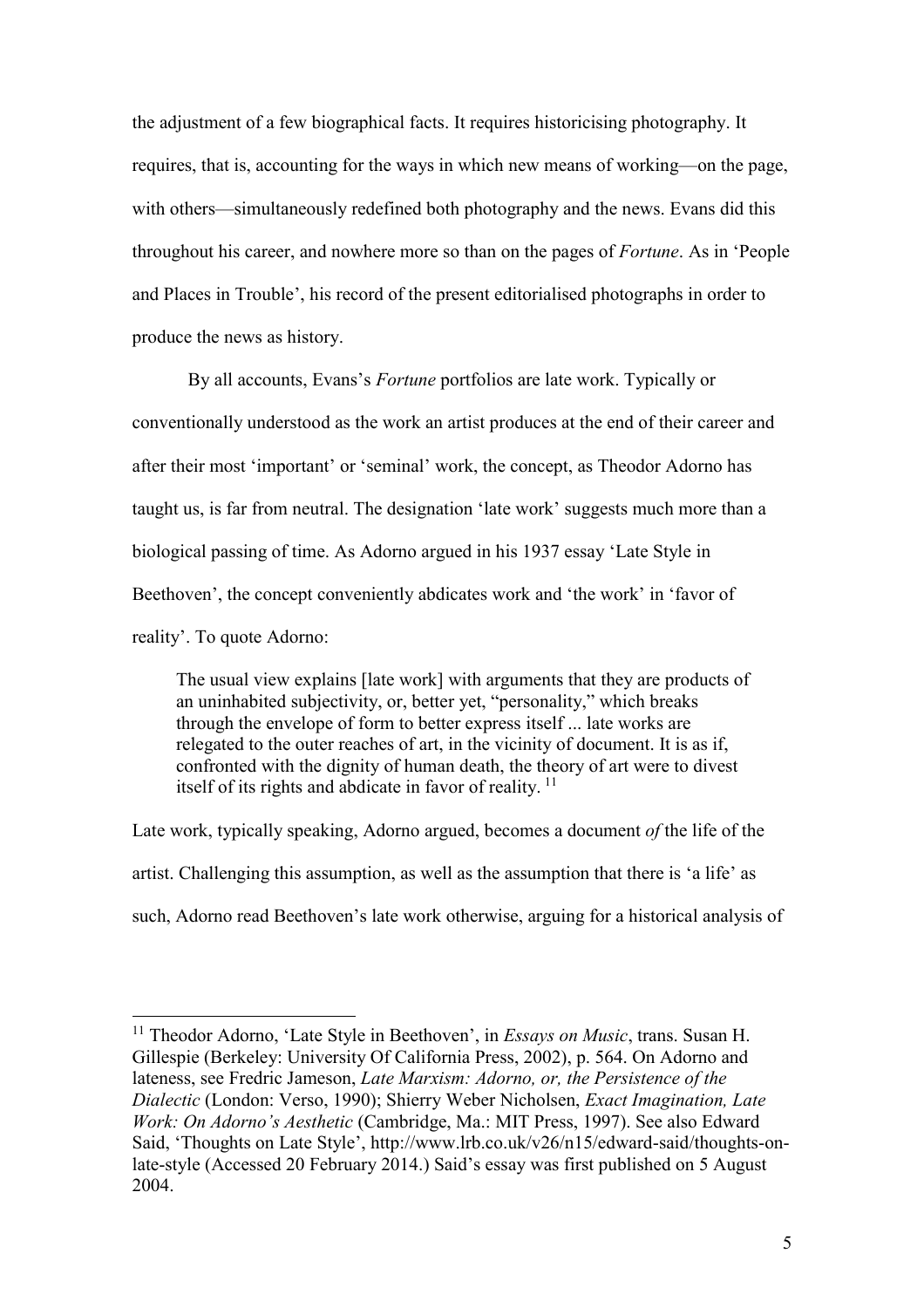the artist's break with convention. Late work is work that is historical. It is work that recognises its place in time*.*

Following Adorno, this essay calls for an expanded definition of 'late work', for a severing of art from life and the artist from their biography. This aesthetic—or lack of aesthetic, as Adorno would have it—is problematic, especially when addressing the invention of photographic work circumscribed by collaboration, serialisation and reworking. In turn, this reading of Evans's *Fortune* work is not, or not merely, a methodological exercise designed to displace the subject from the centre of our analysis of the work. It is an attempt to historicise photography's role in that displacement as well as to consider that displacement and late work historically. Lateness is not an attribute of a career or the biographical subject. Nor is it a matter of looking back. It is an attribute, at least for Evans, of documentary. *All of Evans's work is late*—reworked, arranged, constructed (for and on the page) and historical. Evans's late work not only came early, began in the 1930s. It defined his practice.

### **II. Working Late**

1

'People and Places in Trouble' appeared a year after the publication of the new or second edition of Evans's first collaboration with the writer James Agee, *Let Us Now Praise Famous Men*. First published in 1941, the book was already late. The project began in 1936 when *Fortune* commissioned Agee, then a staff writer, to contribute to the magazine's 'Life and Circumstances' column, its short-lived monthly exposé on the daily lives of 'average' working-class families.<sup>12</sup> Agee's subject was the southern tenant farmer, 'those eight and half million men, women, and children' who, as he recounted

<sup>12</sup> The details of the commission have been the subject of much of the literature on *Let Us Now Praise Famous Men*. See, in particular, William Stott, *Documentary Expression and Thirties America* (Oxford: Oxford University Press, 1973), pp. 261-266.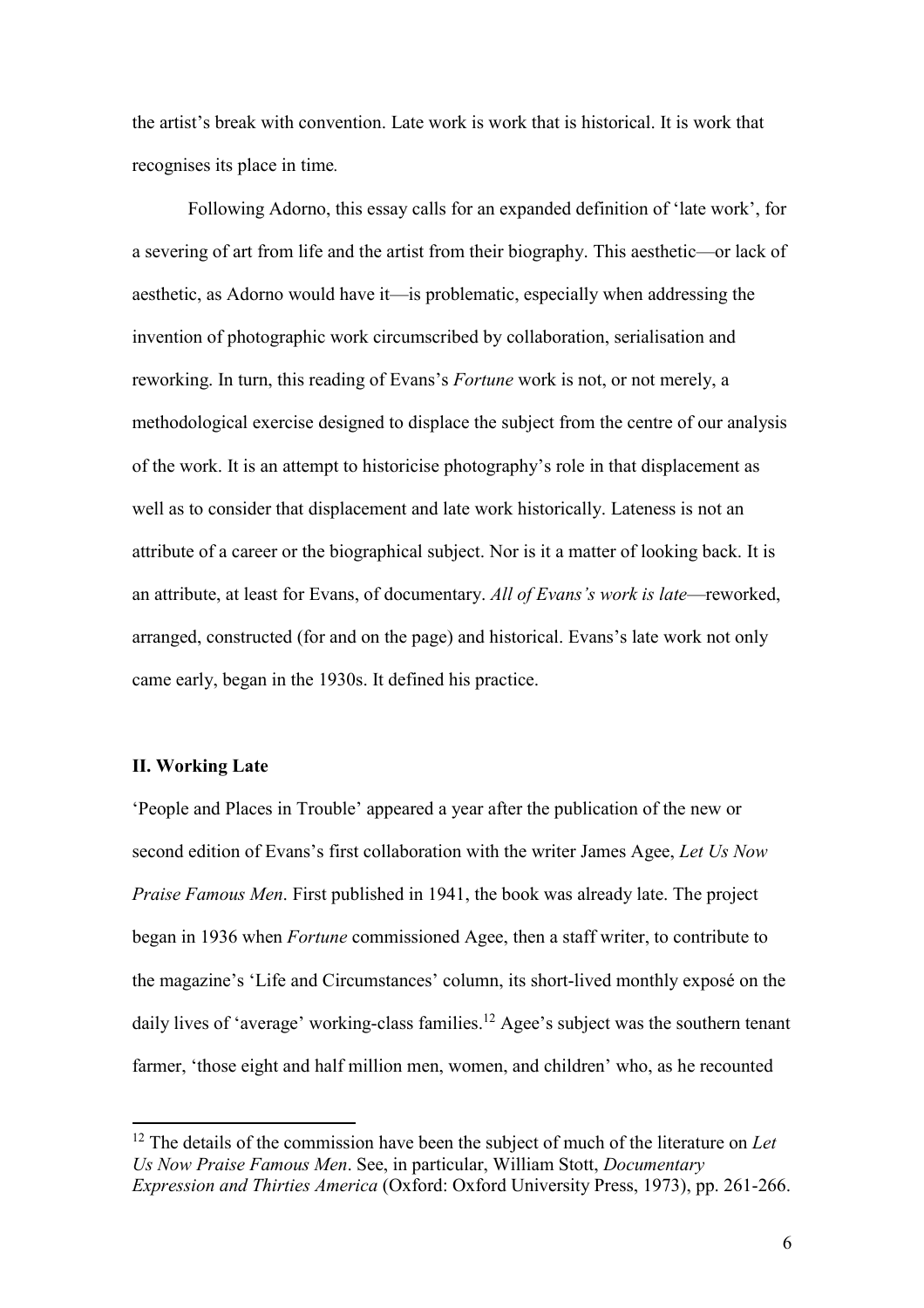in the opening pages of the recently recovered manuscript of his report, 'own no land', 'no home'. <sup>13</sup> Agee requested Evans as his photographer and the duo spent several weeks in the summer of 1936 living and working with three tenant farming families.<sup>14</sup> Agee's report, entitled 'Cotton Tenants: Three Families', reached close to 30,000 words (about 20,000 more than called for) and baldy addressed the brutalities of tenancy. It described, in fine detail, the daily lives of those men who 'furnish' their labour and the labour of their families.<sup>15</sup> Significantly, despite the fine details—what the tenants wore, what they ate, how they washed, how they spent their leisure time and how they died—Agee's report was not shaped by what he found *in* Alabama. It was shaped by the bureaucratic organisation of life into discreet, quantifiable, categories: business, shelter, food, clothing, work, education, etc. This report contained none of the personal musing that would come to define *Let Us Now Praise Famous Men*, such as Agee's troubled reflection on the activity of making a record of the deliberate misuse of life. Instead, Agee editorialised the facts. The tenant farmer, he concluded, was not simply poor, impoverished. Nor was the South simply underdeveloped, 'backwards'. These 'people and places in trouble' were nothing more, nothing less, than cogs in a 'machine' run on a 'dizzying mixture of feudalism and capitalism'.<sup>16</sup> The tenants exchanged their labour for a home, not a wage, on someone else's land.

As is well known, the editors at *Fortune* rejected Agee's lengthy and visceral report. With no records detailing the reasoning behind their decision, many simply

<sup>13</sup> James Agee, *Cotton Tenants: Three Families*, ed. John Summers (Brooklyn: Melville House, 2013), p. 30.

<sup>&</sup>lt;sup>14</sup> Agee spent more time in Alabama than Evans and more time living with the tenant farming families. Evans favoured the local hotel.

<sup>15</sup> Agee, *Cotton Tenants*, p. 38.

<sup>16</sup> Agee, *Cotton Tenants*, p. 222. Notably, Agee's reference to the 'dizzying mixture' comes at the close of the text, in his appendix on the 'Landowners.' This was one of two appendices. The second took stock of the other subject left out of Agee's report, the 'Negros'. The latter, Agee noted, were the 'worst off,' the 'enemy' of both white tenants and landlords. (pp. 205-212)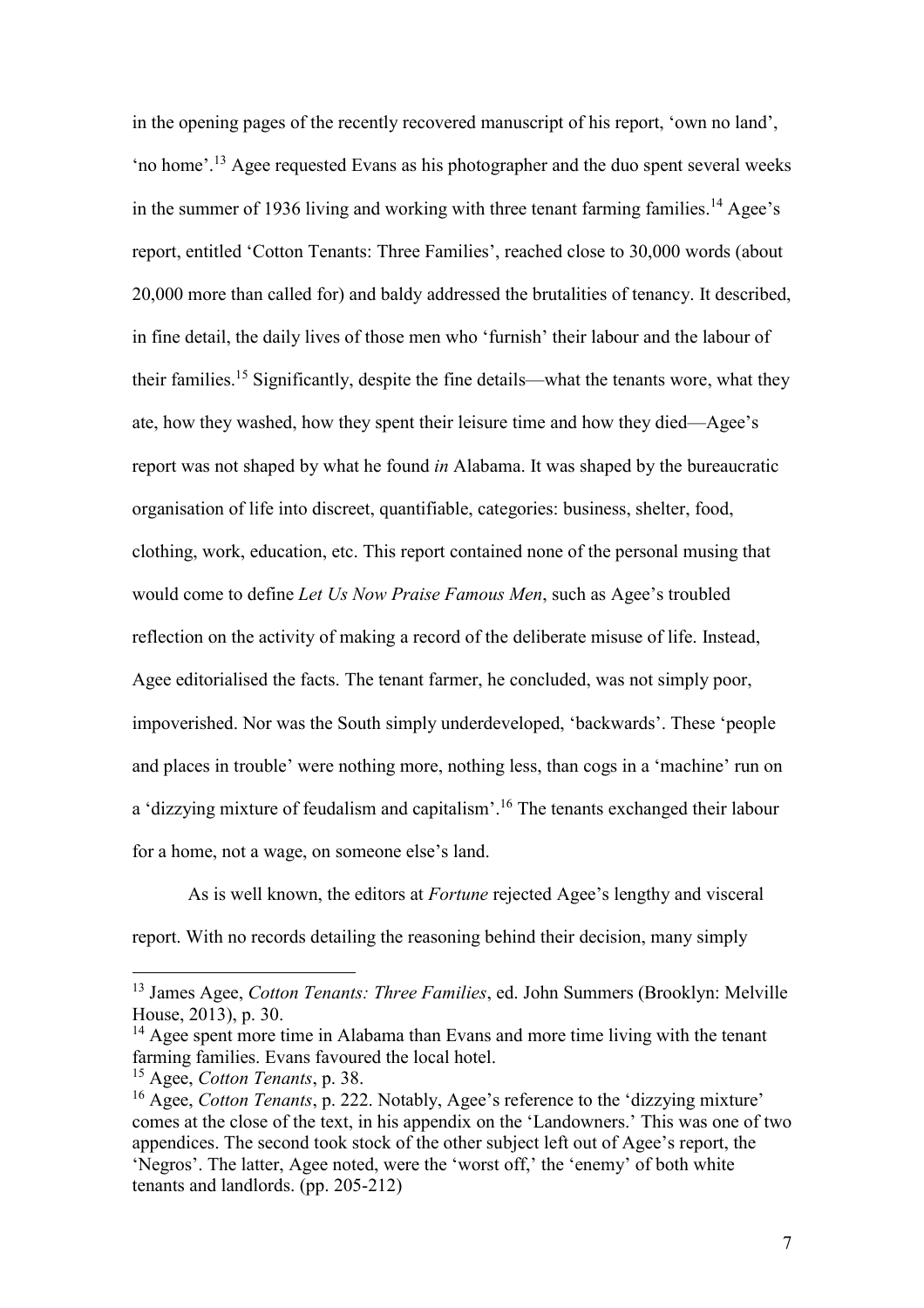assumed that Agee's report was simply too critical—too critical, that is, of American business for America's newest business magazine. Former *Fortune* employee, Dwight Macdonald, explored, and complicated, this explanation in his three-part exposé on editorial practice at Time Inc. Writing in 1937, and for the *Nation*, Macdonald insisted that 'Cotton Tenants' could not be tamed. It could not be 'strained', as he put it, of opinion or bias. Time Inc., Macdonald argued, was 'an enormous mechanism designed to give America the Real Dope, straight from the shoulder … neither corrupted by radical dogma nor distorted by pressure from interested parties'. 'Like all machines', he concluded, the Time Inc. machine was 'vastly impersonal'.<sup>17</sup> Following Macdonald, we can imagine that having been feed through the editorial machine, 'the lingering odor of partisanship' in Agee's report remained.<sup>18</sup> The 'odor' of Agee's opinion would certainly have troubled the business magazine's editorial agenda. By the time Agee submitted his manuscript, the magazine's new managing editor, Russell Davenport, had begun to respond to complaints, mostly from advertisers, that *Fortune* was 'going left', and discontinued the 'Life and Circumstances' column.<sup>19</sup>

The question of whether or not *Fortune* was 'Left' or 'went left' has been subject to much debate, and much of that debate has been framed around the politics of the writers.<sup>20</sup> The media mogul behind *Fortune* (as well as *Time* and *Life*), Henry Luce, hired a cadre of left-leaning writers to pen his business magazine, including Agee,

<sup>17</sup> Dwight Macdonald, '"Time" and Henry Luce', *The Nation*, 1 May 1937, pp. 500- 503. The other two instalments of the editorial appeared on 8 May and 22 May 1937. Notably, Macdonald left *Fortune* after the editor's killed his contentious report on US Steel. Agee, on the other hand, remained on staff and continued to work on editorials and with Evans.

<sup>&</sup>lt;sup>18</sup> Macdonald, "Time" and Henry Luce,' p. 501.

 $19$  For an overview of the magazine's shifting editorial policy, see Robert Vanderlan, *Intellectual Incorporated* (Philadelphia: University of Pennsylvania Press), pp. 188-191. <sup>20</sup> This issue frames much of the recent scholarship on *Fortune* and Time Inc. In addition to Vanderlan's intellectual history, which is noted above, see Michael Augspurger, *An Economy of Abundant Beauty:* Fortune *Magazine & the American Depression* (Ithaca: Cornell, 2004).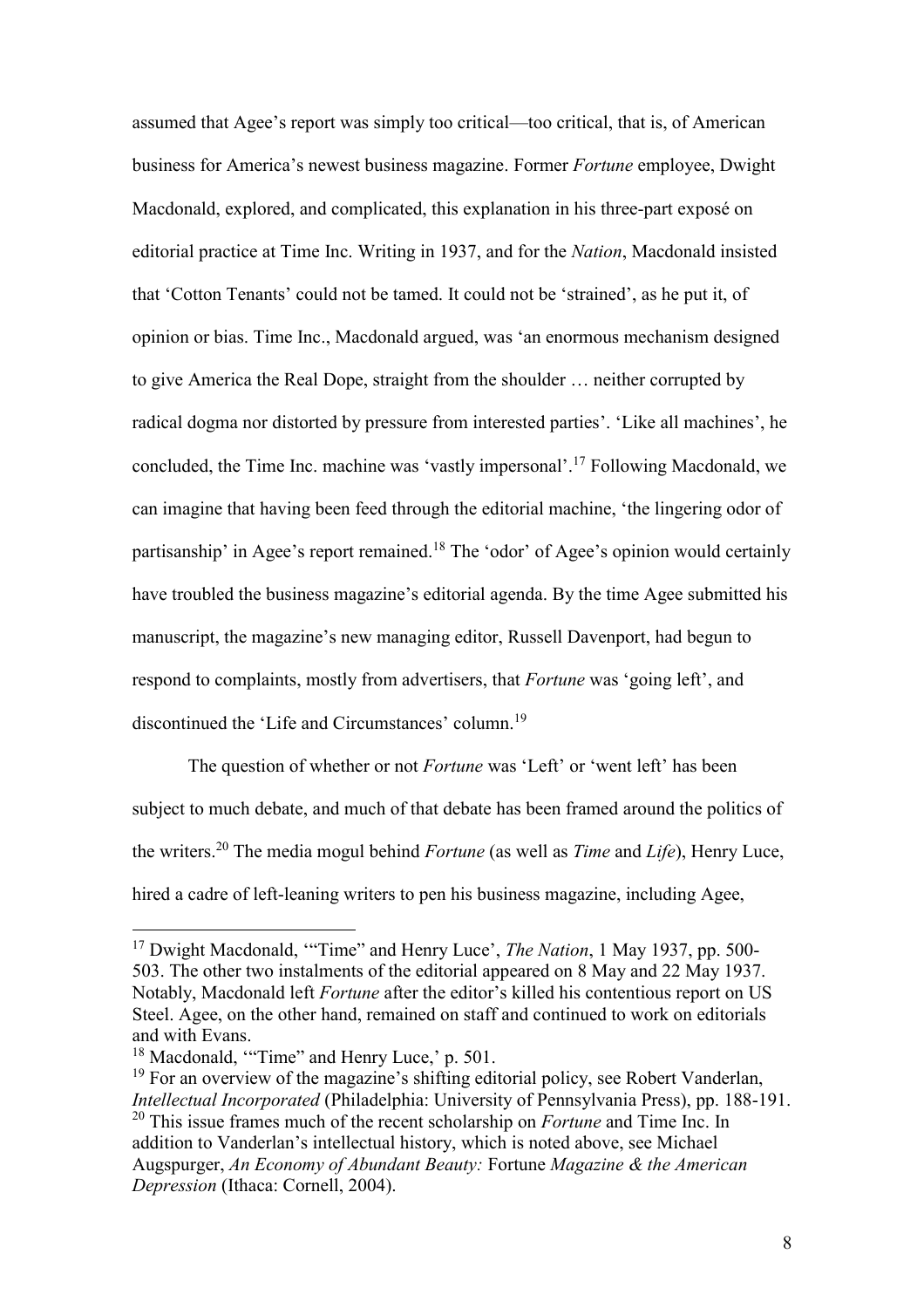Macdonald and Archibald MacLeish. The question of the magazine's politics, or, for that matter, the writers', is a red herring. Like most popular newspapers and magazines of the period, *Fortune* did not follow, it defined, the times. Pitched in 1929, as the magazine ready to reinvent boring, stodgy, statistics-laden business magazine, *Fortune*  hit newsstands in February 1930, in the immediate wake of the Wall Street crash. Luce did not falter. Instead, he offered the weighty, expensive, illustrated volume as the nation's elixir. *Fortune*, like *Time*, promised a fixed, ordered, digestible arrangement of the news; an assembly-line structure to match the incorporation of the new business professional featured on the magazine's pages and representative of its subscription base. Instead of 'the captains of industry', *Fortune* supported, cultivated, the corporation and the new managerial class.<sup>21</sup> Yet, in 1932, after two years instructing men that with *Fortune* in hand they would have the tools and the know-how to organise the nation's recovery, the magazine adjusted its liberal mantra. It acknowledged, even supported, Roosevelt's New Deal and the government's relief efforts.<sup>22</sup> Records of emaciated cattle and fallow land replaced records of gleaming machines, engines churning in mills and mines (Fig.  $6$ ).<sup>23</sup> Both were equally sensational, eye-catching. The

 $21$  On Luce's prospectus and the magazine's status as a product of the Depression, see Terry Smith, *Making the Modern: Industry, Art, and Design in America* (Chicago: University of Chicago Press, 1993), pp. 162-167. Smith convincingly argues that the magazine was not late, a hold over from the boom days of the 1920s. Rather, as he put it, *Fortune* was 'born from the spasmic contradictions of the moment of the Depression itself'. (p. 167)

<sup>22</sup> Between 1932 and 1936, *Fortune* took stock of the government's relief efforts. Exemplary here is 'No One Has Starved', which ran in the September 1932 issue. This editorial was a direct response to President Herbert Hoover's failure to acknowledge the severity of the economic crisis—namely, his audacious claim that 'No one starved'. Along with these stories the magazine ran the work of known left leaning artists, including Reginald Marsh and Diego Rivera. See Augspurger, *An Economy of Abundant Beauty*, pp. 93-116. Augspurger argues that the editorial move does not reflect a 'real' change in the magazine's policy; it was simply part of the negotiation of corporate liberalism's original bid to protect and provide 'facts' to the public.  $^{23}$  Compare, for example, two portfolios by the photographer Margaret Bourke-White: 'Copper in the Mill', *Fortune*, July 1932 and 'Drought', *Fortune*, October 1934. The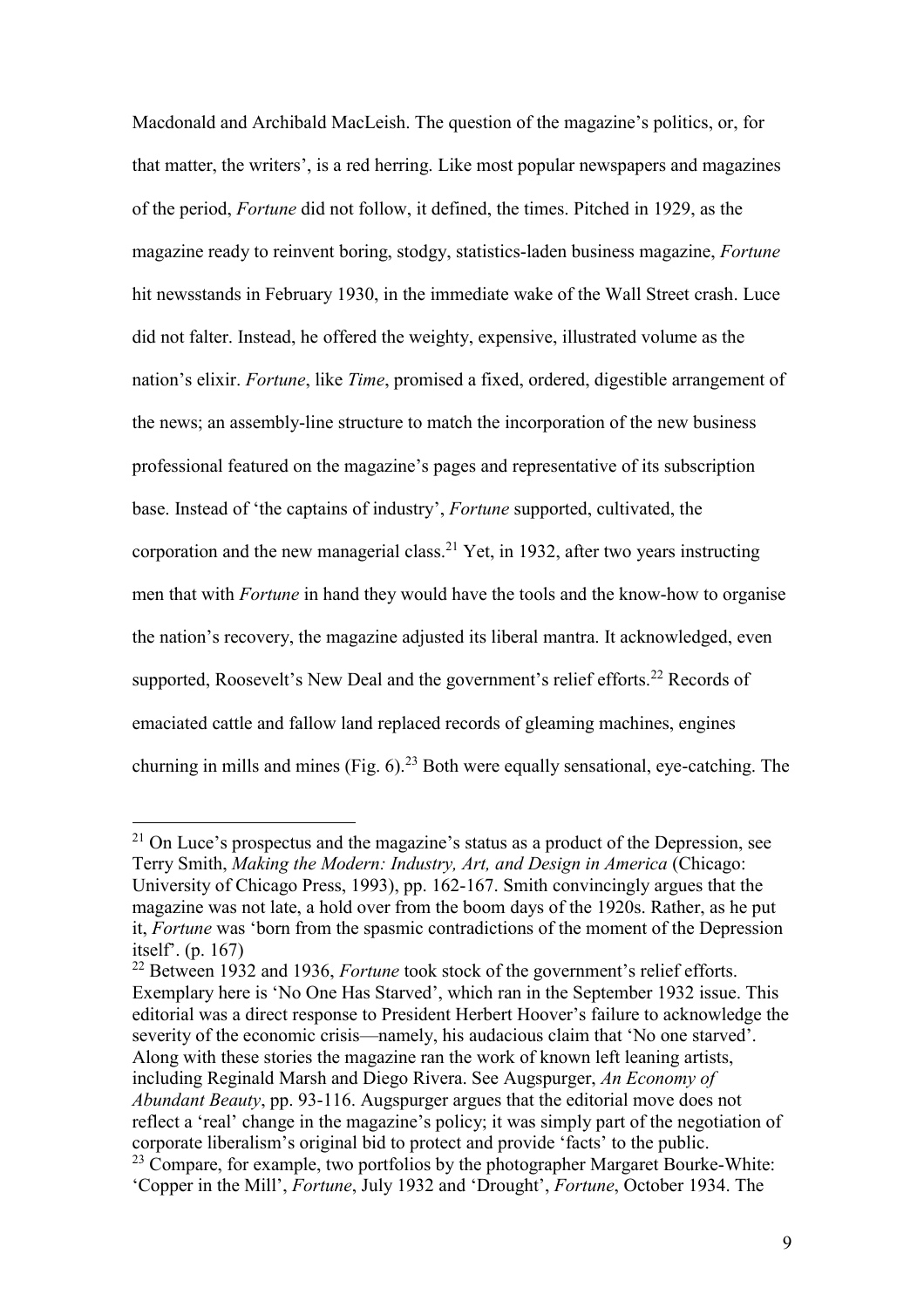retrenchment lasted a short five years. In 1937, in the wake of the Second New Deal and what economists had begun to call the 'Roosevelt recession', it was time for *Fortune* readers, Davenport argued, to be reminded of the magazine's original platform and purpose—its dedication to 'Private Capitalism'. <sup>24</sup> *Fortune* sold itself as the distributor of 'facts', not opinion.<sup>25</sup> Appropriately, it used this sells pitch to produce the news.

Agee did not leave the magazine in 1936. He did not cry censorship. Nor did he abandon his record of those with no land.<sup>26</sup> He spent the next five years transforming his already lengthy report into over five hundred pages of prose. His visceral descriptions of the brutalities of tenancy remained, though now they were framed by a warning to the reader about the inadequacy of all modes of representation, even, or especially, those produced by the camera and framing the text. A portfolio of thirty-one photographs by Evans opened the volume (Figs. 7 and 8). Compiled of his now signature frontal shots of the tenants and their homes, the portfolio carried no dates, no captions, and no names. Evans offered readers none of the words of his 'generous volunteers', as he would in 1961. Instead, readers were confronted with straight shots, the random blank page and a disclaimer that the photographs were the property of the United States Department of Agriculture. When Evans left for Alabama in 1936, he was on loan from the RA. He was still a government employee. *Let Us Now Praise Famous Men* remained 'unstrained'. The text is subjective, poetic, and apologetic; the photographs are cool, frank, and arranged. 'The viewer', as William Stott put it in his

latter portfolio carried Agee's unsigned report on the drought and government relief efforts.

<sup>24</sup> Russell Davenport, quoted in Augspurger, *An Economy of Abundant Beauty*, pp. 124- 125.

 $25$  It is worth comparing this editorial model with the one developed by Ralph Steiner at *PM*, the magazine began by the former *Fortune* editor, Ralph Ingersoll. See Jason Hill's contribution to this special issue.

 $26$  Agee continued to work at Time Inc. until 1948, when he stopped writing film reviews for *Time*. Notably, he left the corporation the same year Evans took on his post as Special Photographic Editor at *Fortune*.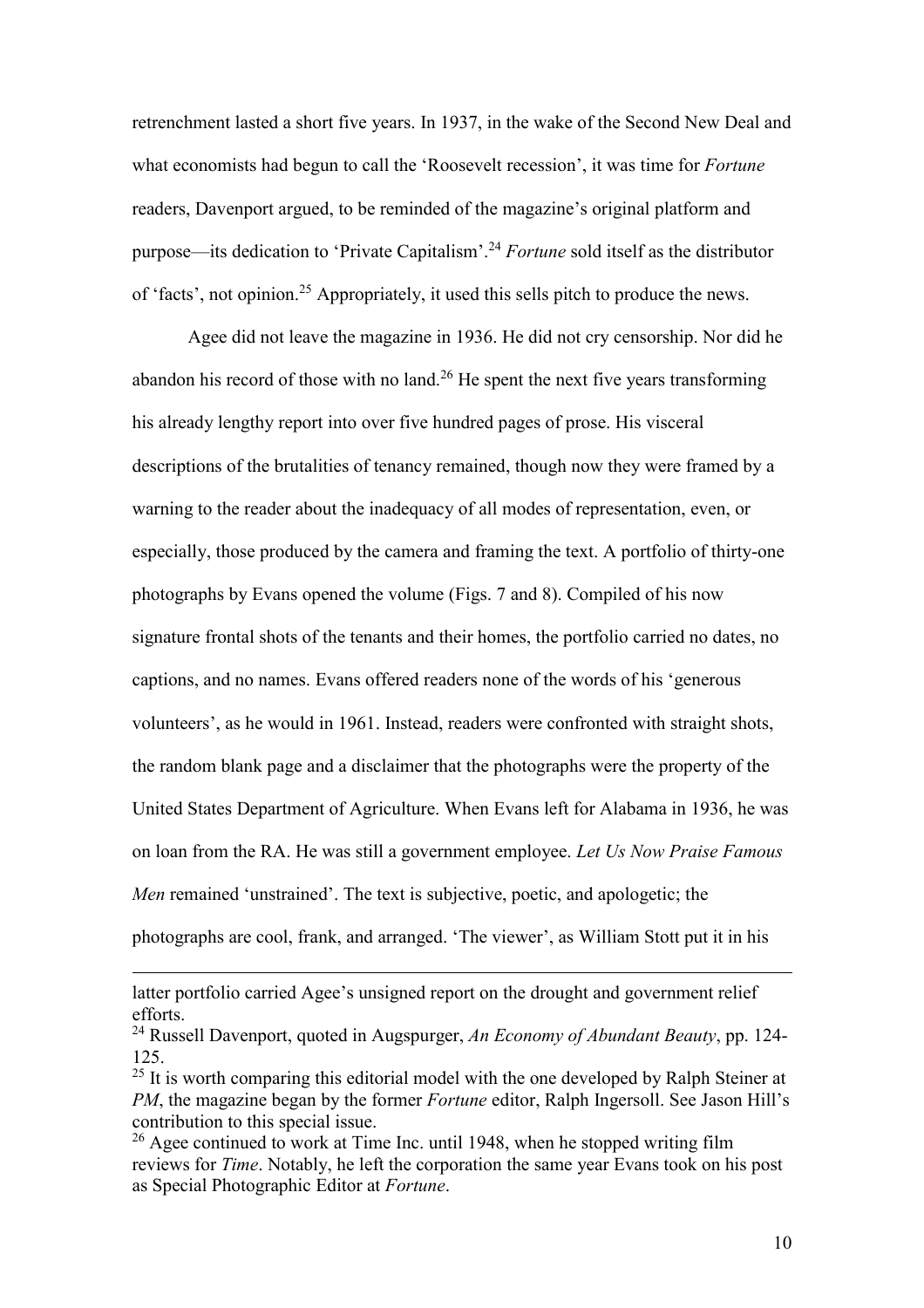groundbreaking 1973 study of the book, 'can turn the page as he likes, Evans' technique will not grab at his sleeve'.<sup>27</sup> There was no titillation. There is only the off kilter rhythm of a selection of blank pages and composed shots.

When *Let Us Now Praise Famous Men* finally appeared in 1941, it flopped. Most major-market newspapers ignored it. Though several of Agee's fellow editors at Time Inc. bothered to review it, their opinions were typically mixed. For example, *Time*  magazine editor T.S. Matthews solicitously praised the book as 'the most distinguished failure of the season'. <sup>28</sup> The first edition of *Let Us Now Praise Famous Men* sold less than two hundred copies, and within two years of its publication it was remaindered at nineteen cents. Explanations for this rejection also abound. Most insist that the book was late. By 1941, rural poverty and the brutalities of tenancy, to put it bluntly, were yesterday's news. That year the fight against poverty was eclipsed by the fight against fascism as the US government geared up for the Second World War and Luce announced the inauguration of a new time, 'The American Century'.

Rightly, much has been made of Luce's editorial, which ran in the pages of the 17 February 1941 issue of *Life*. For most, the text, which both addressed and bated its public, marked the beginning of the Cold War and the unofficial end of America's commitment to isolationism. It was imperial, as David Harvey has noted, without using that word.<sup>29</sup> Luce engineered this imperial outlook rhetorically by admonishing readers to wake up to the fact that the new order had already begun—that America was already *in* the world. In other words, they were late. American goods, American culture, Luce

<sup>27</sup> Stott, *Documentary Expression and Thirties America*, p. 271.

<sup>28</sup> Quoted in John Stomberg, 'A Genealogy of Orthodox Documentary', in *Beautiful Suffering: Photography and the Traffic in Pain*, eds. Mark Reinhardt, Holly Edwards, Erina Dugganne (Williamstown, Ma.: Williams College Museum, 2007), p. 51. <sup>29</sup> David Harvey, *The New Imperialism* (Oxford: Oxford University Press, 2003), pp. 50-51. See as well Neil Smith, *America's Empire: Roosevelt's Geographer and the Prelude to Globalization* (Berkeley: University of California Press, 2003).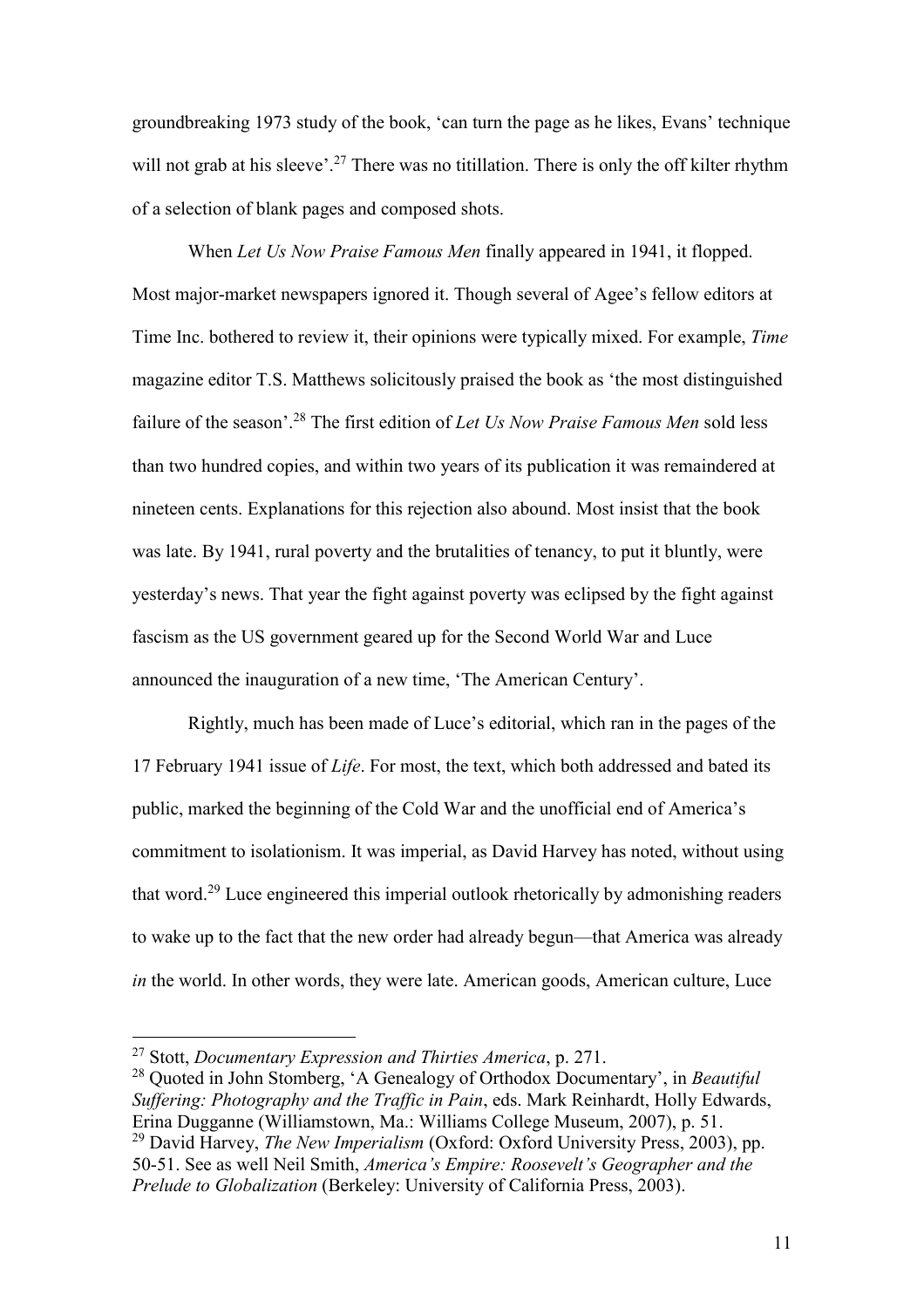noted, were already circulating around the world, from, as he put it, Hamburg to Zanzibar.<sup>30</sup> And, yet, recognition of America's place in the world was not enough. American's needed, Luce urged, to boldly take hold of 'their' Century. No more missed opportunities; no more waste. With the public's support, President Roosevelt would not, Luce argued, repeat the mistakes of President Wilson. He would not fail 'to assume the leadership of the world'. 31

Luce, though, did not simply look out, beyond the nation's borders and into the world. He also looked across time. 'And as we come now to the great test, it may turn out', Luce wrote,

that in all our trails and tribulations of spirit during the first part of this century we as a people have been painfully apprehending the meaning of our time and now in this moment of testing there may come clear at last the vision which will guide us to the authentic creation of the  $20<sup>th</sup>$  century—our Century.<sup>32</sup>

Luce announced a new time in order to announce, triumphantly, that 'the past was past'. The Depression was behind us, and now, in this hour of testing, Americans, Luce insisted, must take hold of what was always or already rightly theirs—the future. The tautology of Luce's mantra, that the future was always already written and America's, found support in one of the text's key rhetorical flourishes. Luce addressed his editorial to 'the people'. The text begins with 'we' and its closes with a vision of how the 'we' that is already being called upon will be created. 'It must be', Luce insisted, 'an internationalism of the people, by the people, and for the people.' For Luce, everyone, everywhere, was and will be American.

Luce was far from alone in his effort to simultaneously recall and reimagine the famous lines of the US Constitution. As Michael Denning had noted in his study of the

1

<sup>30</sup> Henry Luce, 'The American Century', *Life* 17 February 1914, p. 65.

<sup>&</sup>lt;sup>31</sup> Luce, 'The American Century', p. 64.

 $32$  Luce, 'The American Century', p. 65.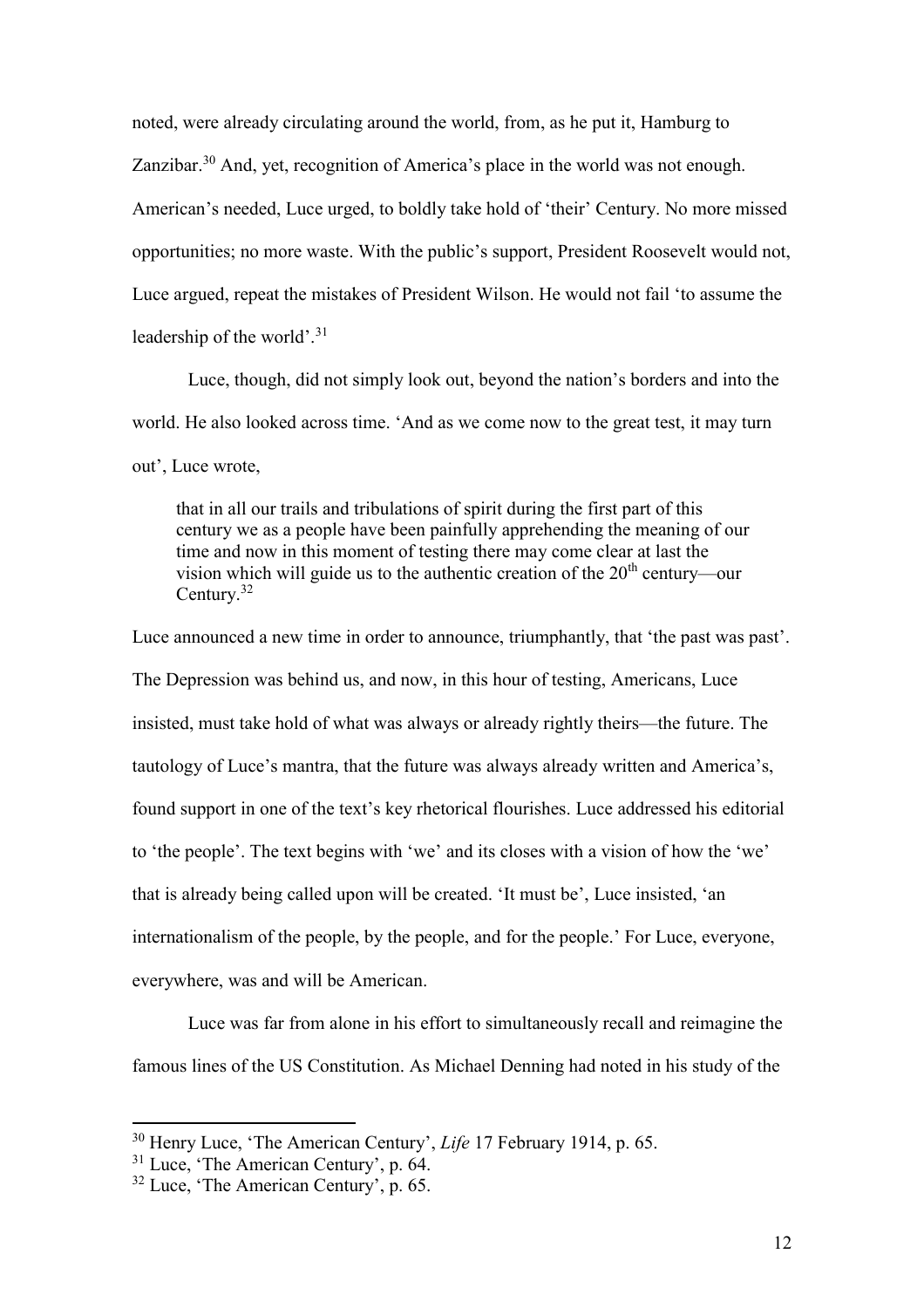Popular Front, 'We, the people' was the mantra of late 1930s American culture.<sup>33</sup> We read it on the pages of Archibald MacLeish's *Land of the Free* (1938), the poem MacLeish penned 'to illustrate' a selection of photographs from the RA archives and the press.<sup>34</sup> The former *Fortune* employee began his examination of the great migrations out west and off the land with a doubtful 'We don't know'. Without free land, the poet asked, can 'we' still hold the promises of the Constitution to be 'self evident'? The poem closes by washing away the doubt. 'We, the people' resounded as well in both the opening and closing scenes of the final Frontier Film production *Native Land* (1942).<sup>35</sup> Directed by Paul Strand and Leo Hurwitz, the film also framed the contemporary economic crisis through the process of taming 'free land'. We see no work. Instead, Paul Robeson's voice booms the refrain as the camera glides above mountain ranges and grassland, up the tallest trees and over the surface of the nation's monuments (Fig. 9). The re-emergence of 'we' signified the re-emergence of a collective, the American nation. It signalled, that is, a return to a past before the nation was divided between

<sup>33</sup> Michael Denning, *The Cultural Front: The Laboring of American Culture in the Twentieth Century* (London: Verso, 1996). See, in particular, 'Ballads for Americans: Aesthetic Ideologies', pp. 115-159.

<sup>34</sup> Archibald MacLeish, *Land of the Free* (New York: Harcourt, Brace and Company, 1938). Like *Let Us Now Praise Famous Men*, MacLeish's book was one of many in the era experimenting with, even reversing, the conventional relationship between words and pictures. MacLeish insisted that his words, his poem, 'illustrated' the photographs. On MacLeish's volume, see Louis Kaplan, *American Exposures: Photography and Community in the Twentieth Century* (Minneapolis: University of Minnesota Press, 2005), pp. 27-54.

<sup>35</sup> *Native Land*, dir. Leo Hurwitz and Paul Strand, 1942. On voice in *Native Land*, see Charles Wolfe, 'Modes of Discourse in Thirties Social Documentary: The Shifting "I" of *Native Land*', *Journal of Film and Video*, vol. 36, no. 4, Fall 1984, pp. 13-20, 61. It is worth noting that Frontier Film was interested in a film Evans produced with Ben Shan for the Resettlement Administration. See Walker Evans to Roy Stryker, 25 January 1938, Roy Stryker Papers, University of Louisville, Kentucky. Though Evans does not discuss the details of the film in his letter to Stryker, we can surmise he was referring to a film he made about unemployment using, as he told Jay Leyda, 'an employment office interviewer and questionnaire blank as a device to into various backgrounds'. Evans to Jay Leyda, 21 February 1934, Jay Leyda Papers, Tamiment Library, New York University, Tam.083, Box 6.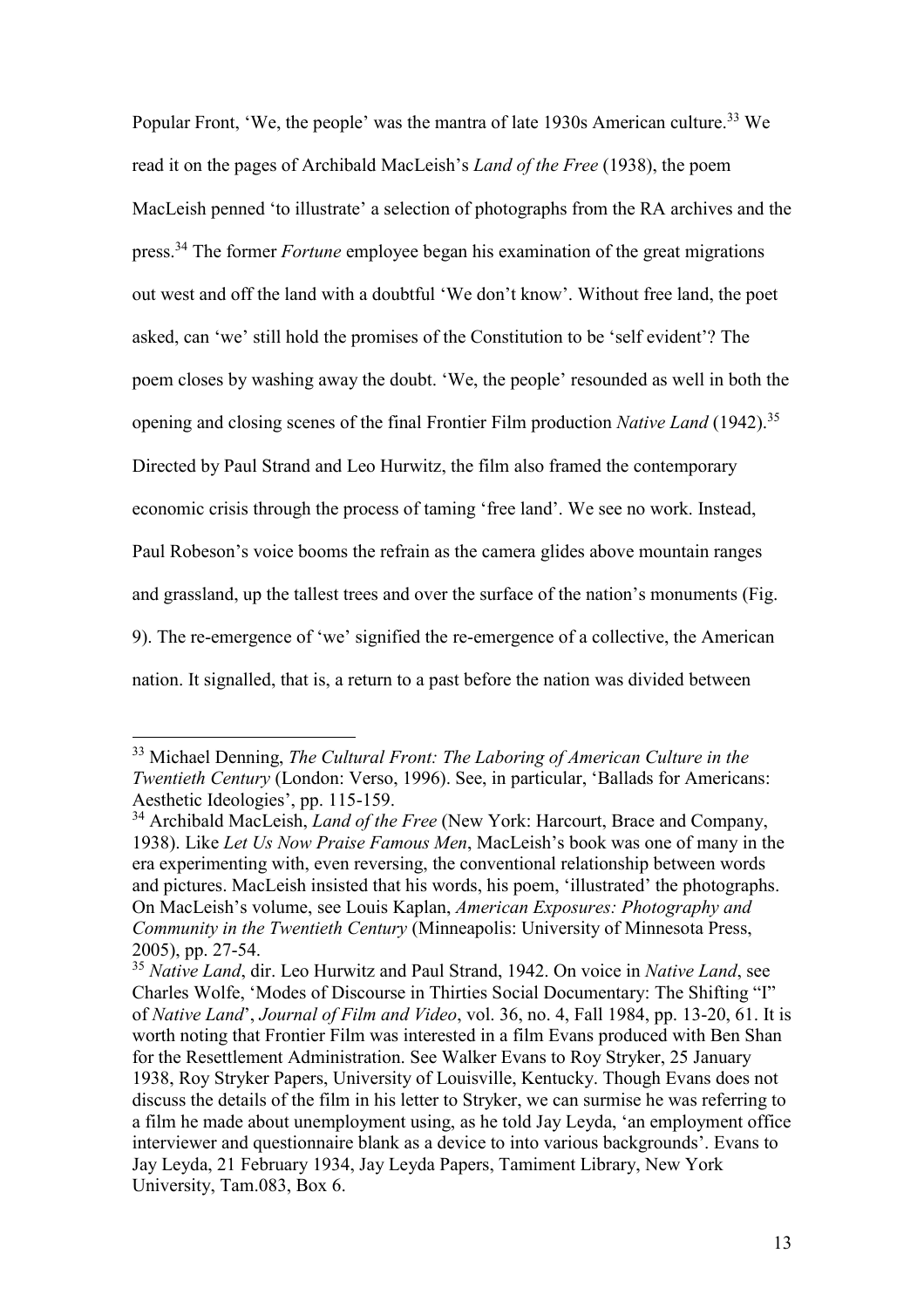'them' and 'us', between 'labour' and 'capital'. In the future, as in the past, the enemy would be outside, not inside, suggesting that in order to win the fight against fascism, homogeneity, not division, must rule.

If 'the people' ruled on the page, the screen and the stage by the close of the 1930s, their voice was hardly homogenous or singular. The 'we' voiced in *Native Land*  and *Land of the Free* was both national *and* classed. Robeson's sonorous refrain bookended a series of acted vignettes pulled from the pages of the press and the findings of the La Follette Civil Liberties Committee (The Committee on Education and Labor, Subcommittee Investigating Violations of Free Speech and the Rights of Labor), which investigated industrial espionage and other methods of union busting and strike breaking. MacLeish's conjunction of the people as both American and classed was more rhetorical. Halfway through the poem, the poet adopts a new voice. The 'we' becomes 'you' and 'them'. <sup>36</sup> The protagonist and the reader of the poem are both or simultaneously the public and not. Moreover, 'we' learn that the nation's elixir is *not* more free land. It is the 'men' pictured in the news photographs marching and striking.<sup>37</sup> (Fig. 10) Taken out of the flow of the news—historicised—these men are neither heroes nor victims. They are not, to borrow Evans's late refrain, 'the hundred neediest cases'. Rather, they are, like many recorded in Depression era documentaries, the unemployed.

1

<sup>&</sup>lt;sup>36</sup> The shift comes in the book's fortieth spread, which reads as follows: 'All we know for sure is—we're not telling them'. The 'them' eventually confronts 'you'. The fiftysecond spread reads as follows: 'Tell the sonsofbitches where to head/You need your heel-hold on a country stead'. The next stanza continues: 'You need a continent against your feet'.

<sup>37</sup> Notably, *Land of the Free* and *Native Land* use the same selection of press photographs from Pictures Inc. of the strikebreakers and from Acme Newspictures of the May Day Massacre.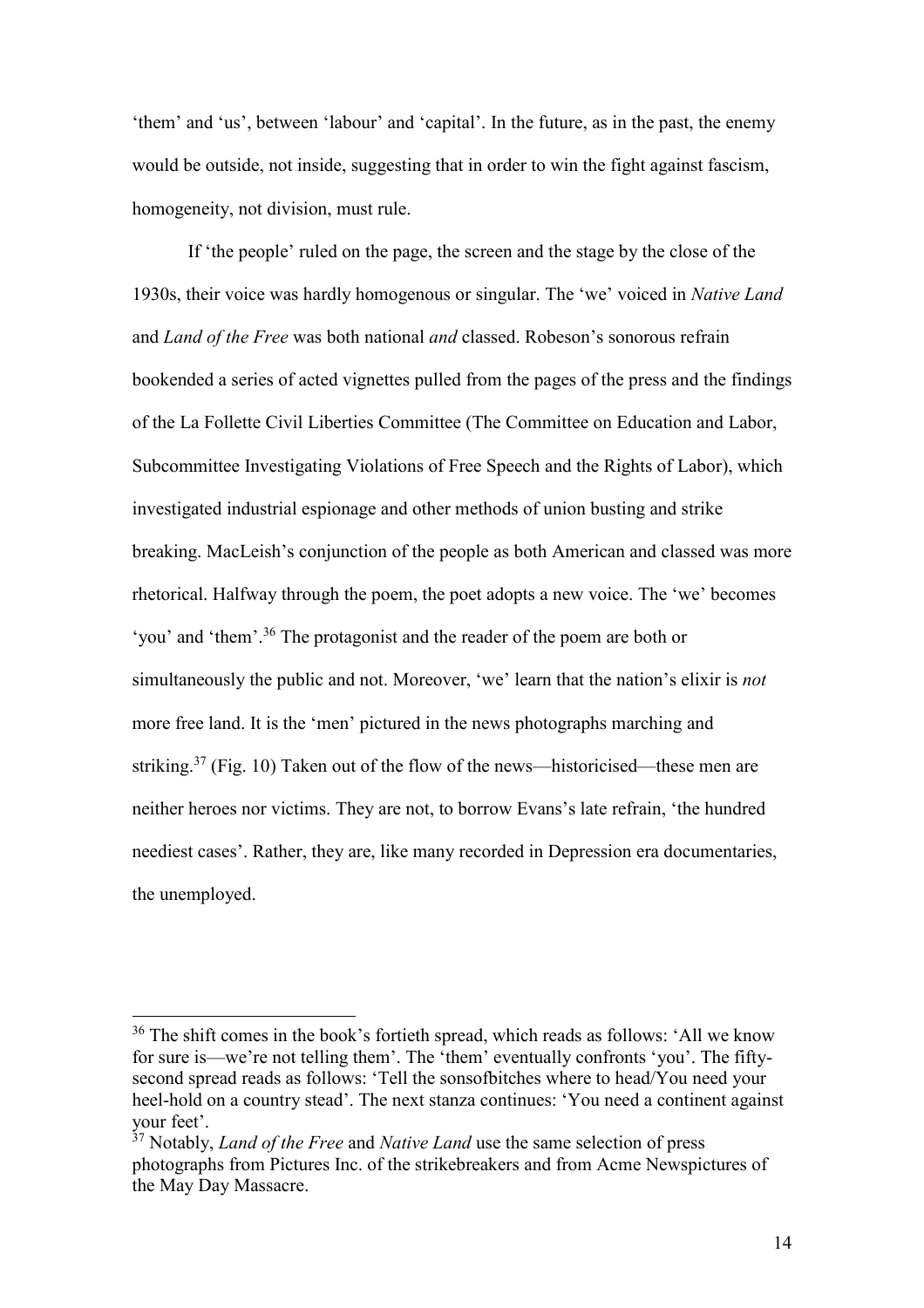*Let Us Now Praise Famous Men* offered no 'we'. There was only 'them' and 'us'—tenants and landlords, the 'human' and 'inhumane'.<sup>38</sup> For Agee, the latter opposition was not based on an ethical distinction. It was an economic one. As he already noted in his unpublished *Fortune* manuscript:

…[tenancy] can be called a life at all only by biological courtesy: this fact should not confuse and indeed can only sharpen our discernment. We would be dishonest for instance to cheer ourselves with the thought that ameliorating the status of the cotton tenant alone, any essential problem whatever would be solved: and we would be merely fools to comfort ourselves with the reflection that the South is a "backward" country.<sup>39</sup>

New Deals, relief measures, or reforms will not make life—the nation—whole, again. They too are part of the 'dizzying machine' deliberating abusing life and writing the past into the future. Thus, if *Let Us Now Praise Famous Men* was late, it was not because it *still* publicised poverty and the Depression after the threat of fascism had taken hold of the public's imagination and the news. It was because along with MacLeish and the members of the Frontier Film collective, Agee and Evans denaturalised the national mythology linking freedom to free land. They entered time. In short, it could be argued that by the late 1930s most of the media eclipsed the Depression. For some, such as Luce, it was simply over, pictured and past; for others, for much of Luce's staff, it had to be historicised as the latest crisis of capitalism.

*Let Us Now Praise Famous Men* was late—until the 1960s. That year, the new edition of the book, which included a new preface by Evans about the now deceased

<sup>38</sup> On voice in *Let Us Now Praise Famous Men*, see John Louis Lucaites, 'Visualizing "the people": Individualism vs. collectivism in *Let Us Now Praise Men*', *Quarterly Journal of Speech* 83, no. 3 (August 1997): 269-288. Lucaites sets Agee's focus on three specific families against Roosevelt's 'we' and the president's desire to 'visualize' 'the people' through RA/FSA photography and film. In short, he opposes the government's 'the people' to Agee's 'individuals.' This is a peculiar reading of Agee's text, since Agee stated over and over again in the book and his notes that he was not concerned with *these* tenants. They were simply representative types. To be sure, this is *not* a misreading. It neatly drains Agee's book of its class politics. The individual is championed against the collective—of both the nation and labour. <sup>39</sup> Agee, *Cotton Tenants*, p. 36.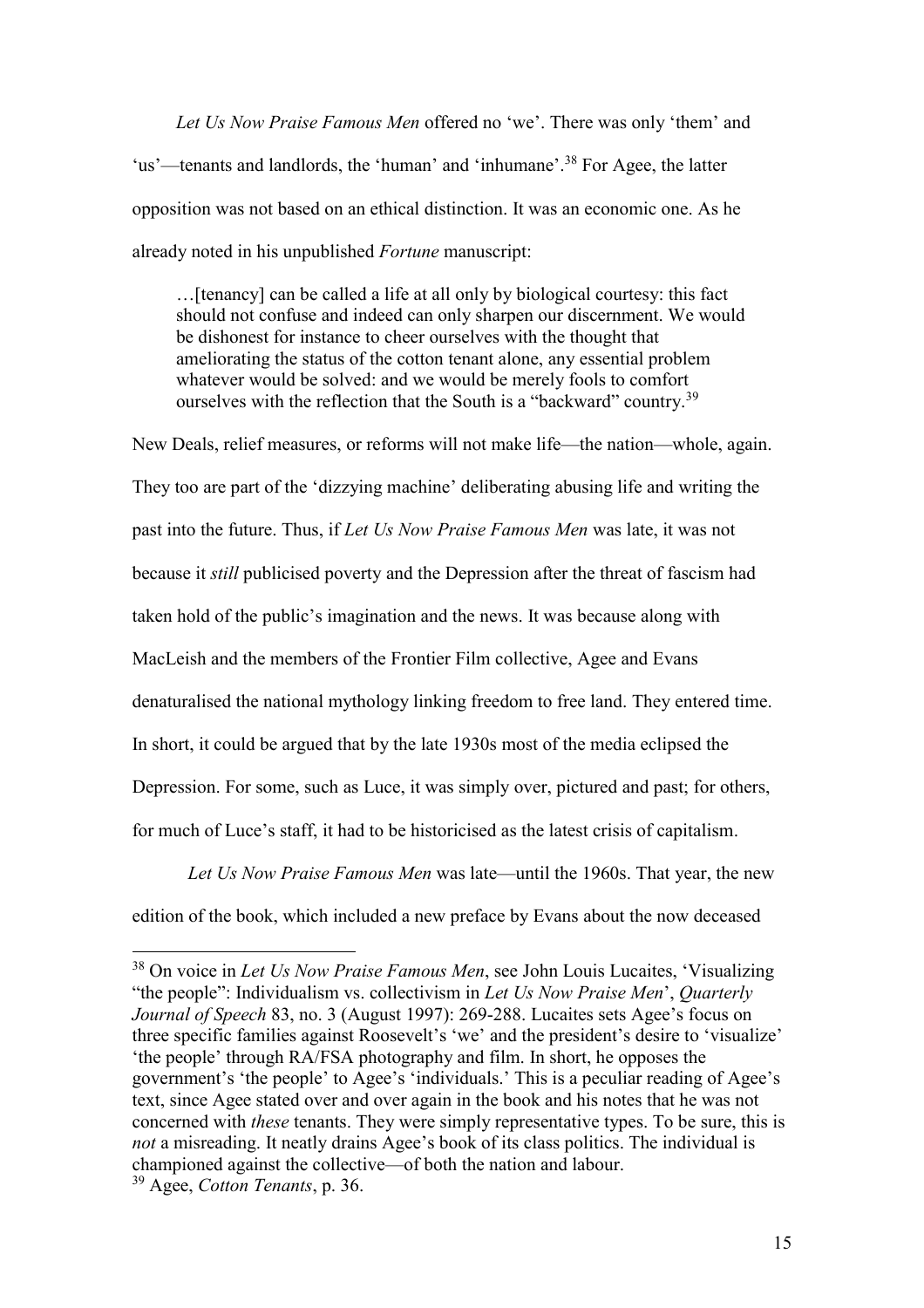Agee and thirty-one additional photographs, finally garnered an audience. We have been told that its appeal was broad. It galvanised rebellious youth seeking to give form to JFK's call for the new individual as well as those engaged by the civil rights movement and the escalating Cold War.<sup>40</sup> The book, though, did not simply garner an audience; it became, after the fact, a 1930s classic. It was now deemed of its time and old. Perhaps then it is no surprise that the 1960s also saw the remaking of Evans as 'the great American photographer of the 1930s'. In 1962, the Museum of Modern Art published a new edition of the catalogue to Evans's 1938 retrospective, and in 1966 Evans finally published his candid subway photographs in his penultimate book *Many*  Are Called.<sup>41</sup> Evans caught these men and women with his hidden camera between 1938 and 1941. Again, the 1930s peeks through, is framed by and frames, the 1960s.

Likewise, in 1966, with his final book, *Message from the Interior*, Evans

historicised his own work. The volume contains twelve photographs of domestic and

-

 $40$  Little work has been done on the book's popularity in the 1960s. Not surprisingly, Lucaites notes the book's appeal to 'individuals'. For a different history, one paying attention to the micro-politics of the 1960s, see Jorge Ribalta's discussion of the book in, Stephanie Schwartz, 'Documentary's Future Past: A Conversation with Jorge Ribalta,' *Photoworks*, vol. 18, May 2012, p. 19. See as well Jeanne Follansbee Quinn, 'The Work of Art: Irony and Identification in "Let Us Now Praise Famous Men" ' *NOVEL: A Forum on Fiction*, vol. 34, no 3, Summer 2001, p. 262. Quinn addresses the book's appeal as a primer to men and women seeking to engage the civil rights movement.

<sup>&</sup>lt;sup>41</sup> In conjunction with the re-edition of the 1938 book, the Museum also exhibited a version of the original exhibition. See 'Photographs-Walker Evans Special Exhibition,' at

http://www.moma.org/pdfs/docs/press\_archives/3007/releases/MOMA\_1962\_0066.pdf ?2010 (Accessed April 2013). As well, that same year, Edward Steichen installed his final blockbuster exhibition, 'The Bitter Years', his homage to Roy Stryker, the Head of the Historical Section of the Information Division of the RA/FSA. Like Luce, Steichen looked back at the 1930s in order to set up the promise of a bright future. His curatorial note in the exhibition's slim catalogue begins as follows: 'I believe it is good at this time to be reminded of those "Bitter Years" and to bring them into the consciousness of a new generation which has problems of its own, but is largely unaware of the endurance and fortitude that made the emergence from the Great Depression America's finest moment'. Edward Steichen, *The Bitter Years, 1935-1941: Rural America as Seen by the Photographs of the Farm Security Administration* (New York: The Museum of Modern Art, 1962), p. iii.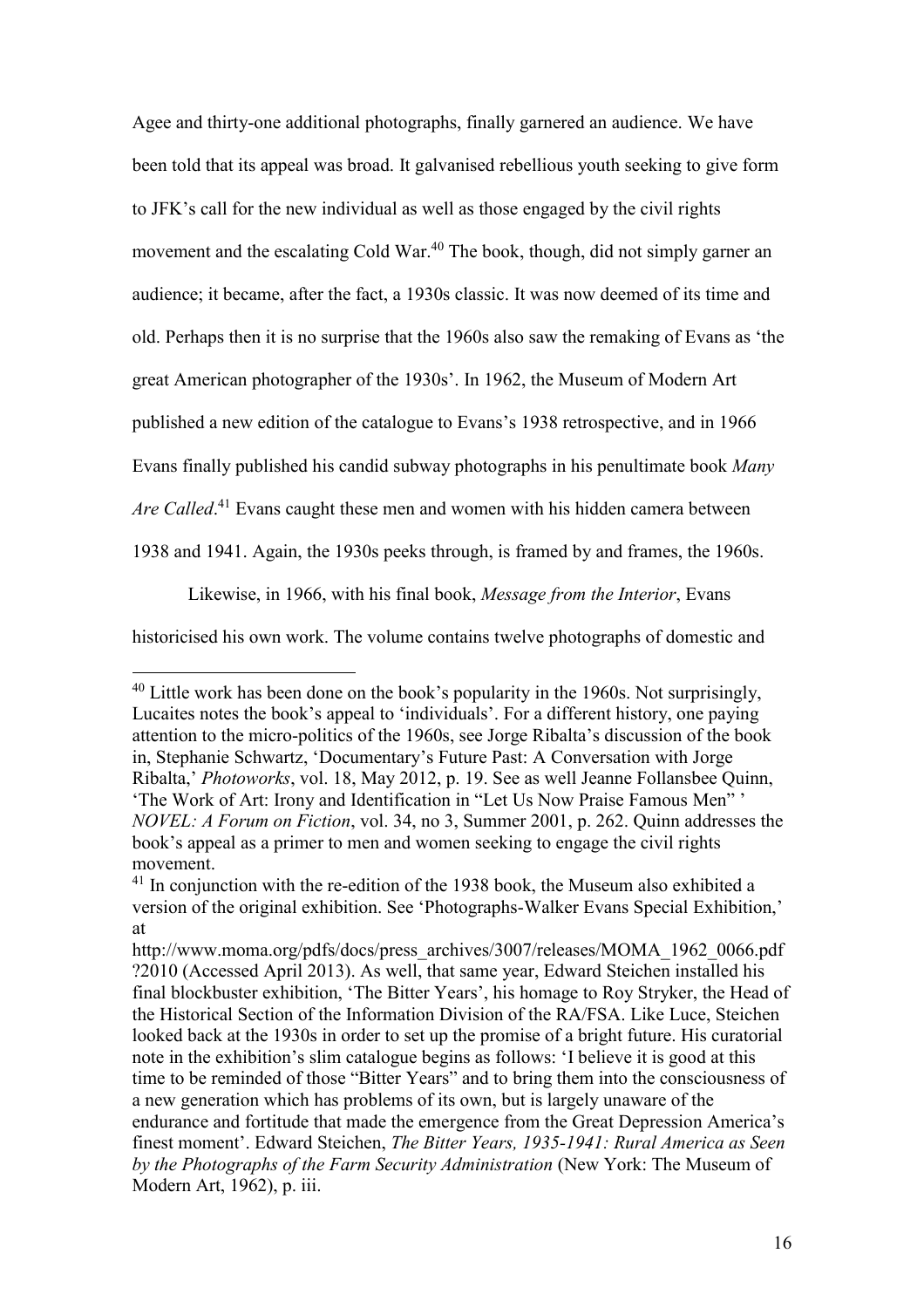public interiors spanning the length of Evans's career (Figs. 11 and 12). Its title also offers readers a play on words. *Message from the Interior* showcased one of Evans's most favoured subjects, the spaces in which life both moves and settles, the walls, the floors, the mantles and the bookcases that accrue stuff and time. Flipping the pages of this book, we travel through salons and bedrooms, kitchens and churches, over the pots and pans, the calendars and the checkerboard floors. We also travel back and forth in time, between the 1930s and the 1960s. We move inside and through time. And, as in almost all of Evans's books, nothing is revealed, if it is revealed at all, until the end—or after. In *Message from the Interior*, as in the first edition of *American Photographs*, Evans removed the dates and titles from his photographs, supplying them in an index at the back of the book. Perhaps, like Roland Barthes who published 'The Photographic Message' in 1961, Evans was testing out photography's paradox—its status as cultural sign that is a *message* without a code.<sup>42</sup>

Was documentary alive again in the 1960s? Or was it only recognisable as history? This second question also plays on words—and work, the work of documentary. Was documentary over, historicised? Or do you need a past and a present, the movement of time, comparisons and series, the printed page or projected screen for documentary work? Perhaps instead of a history of breaks and ruptures, of the invention of documentary and its (many) returns, we need to think history as a multiplicity of times, when 'we', 'them', and 'you' all simultaneously take the stage? $43$ 

<sup>42</sup> Roland Barthes, 'The Photographic Message', in *The Responsibility of Forms*, trans. Richard Howard (Berkeley: University of California Press, 1985), pp. 3-20. Significantly, Barthes defined photography as 'a message without a code' through the semiotics of the printed page.

<sup>&</sup>lt;sup>43</sup> Perhaps this is why Allan Sekula used the word 'reinvention' in his 1978 essay on the relationship between modernism and documentary. This word, as opposed to return or 'post', has all the connotations of revolution in the Marxist sense of the term as something that is permanent and on-going as opposed to punctual. See Allan Sekula, 'Dismantling Modernism, Reinvention Documentary (Notes on the Politics of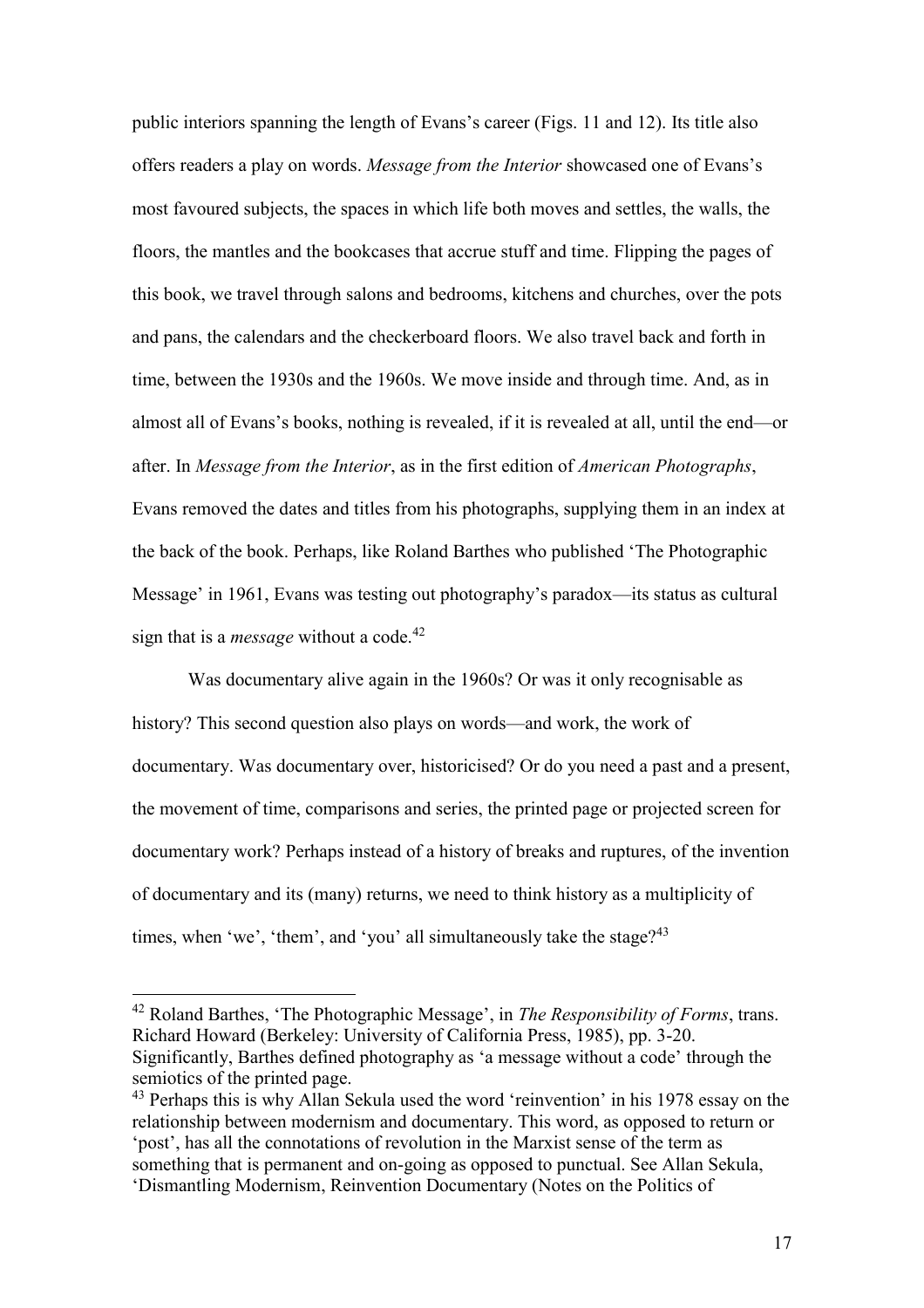## **III. Journalism**

<u>.</u>

Was 'People and Places in Trouble' Evans response to the way in which the 1930s was both back in fashion and history in the 1960s? Answering this question requires further analysis of the March 1961 issue. Evans's portfolio was not a standalone piece. Like many of the portfolios he produced for the magazine between 1945 and 1965, 'People and Places in Trouble' was produced in dialogue with *Fortune* editors and the magazine's promise to revolutionise business journalism. Evans often included witty and humorous retorts to *Fortune* staff and the magazine's editorial policy in his copy, underscoring his engagement with the 'group' dynamic and the page.<sup>44</sup> The lead story in the March 1961 issue, which opened with another photograph by Evans, and prefaced his portfolio, was 'In the Midst of Plenty' (Fig. 13). The seasoned *Fortune* staffer John Davenport, one of the many old boys from Yale on the magazine's payroll, penned the piece, which took a tough look at those Americans living in poverty 'in the midst of plenty'. Poverty may have 'shrunk', Davenport announced, but '32 million people are still below the poverty line'.<sup>45</sup> Perhaps not surprisingly, Davenport's exposé of the discord between poverty and plenty recalled the 1930s. An abstract of the article, which appeared in the issue's table of contents, began as follows: 'A famous phrase marker a generation ago described one-third of our nation as 'ill housed, ill clad, and ill

Representation,' in *Photography/Politics: One*, eds. Terry Dennett and Jo Spence (London: Photography Workshop, 1979), pp. 171-185. See also Martha Rosler's study of our histories of documentary in her 'In, Around and Afterthoughts (On Documentary Photography), in *Martha Rosler: 3 Works* (Halifax: Press of Nova Scotia College of Art and Design, 1981). In this light, see as well Jorge Riblata's discussion of the closing line of Rosler's essay, her insistence that 'our common acceptance' of documentary indicates that 'we do not yet have a real documentary', in this special issue. <sup>44</sup> See, for example, Campany's discussion of Evans's portfolio 'Labor Anonymous', which appeared in the November 1946 issue of *Fortune*. Campany, *Walker Evans*, p. 32.

<sup>45</sup> John Davenport, 'In the Midst of Plenty', *Fortune*, March 1961, p. 107.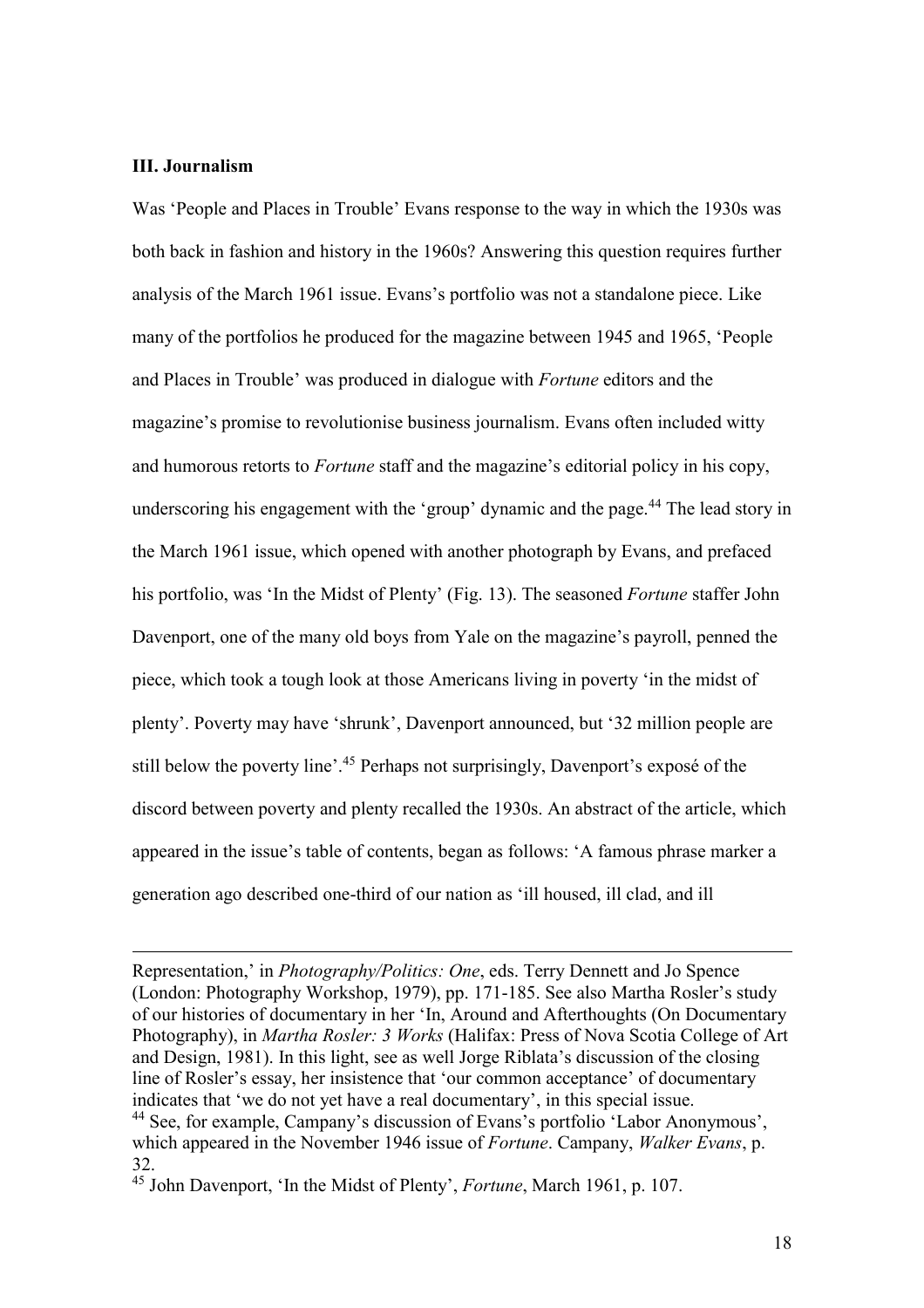nourished".<sup>46</sup> That famous phrase marker was Roosevelt and the by then famous phrase came from his second inaugural address of 1937. It brilliantly encapsulated his poetic first-person account of a ravaged America. Playing on radios in many American homes, those interiors that Evans loved to photograph, the speech communicated the facts over the airways. 'In this nation', Roosevelt stated, 'I see tens of millions of its citizens—a substantial part of its whole population—who at this very moment are denied the greater part of what the very lowest standards of today call the necessities of life'.<sup>47</sup> Roosevelt used 'I', repeatedly, not 'we'. He was teetering, Luce may have thought, on the cusp of the Century.<sup>48</sup>

Davenport's account of poverty in America opened with the facts, the numbers of those living (still living) on the edge, without work. He did not leave it there. He followed the human tale, moving into specific examples of those unable to share in the nation's prosperity, including the moonshiners in the Appalachian Mountains and the miners in Bethlehem, Pennsylvania. He recounted the layoffs and the changes taking place in American industry, from mining and coal to chemicals and electronics. His narrative reverberates through 'I was in coke. They use oxygen and gas now', as Evans's 'generous' subjects put it. Men were not only out of work in the early 1960s; they were, once again, moved off the land, out of the mines, and into factories. Davenport presented the 'facts' and a solution. Let the individual grow. 'The businessman', Davenport wrote, 'no less than the labor leader, is a citizen, and it is

1

<sup>47</sup> Franklin Delano Roosevelt, 'Second Inaugural Address', http://www.bartleby.com/124/pres50.html.

<sup>46</sup> 'Fortune's Wheel', *Fortune,* March 1961, p. 2.

<sup>&</sup>lt;sup>48</sup> It is worth noting as well that Luce publicised the fact that Americans were impoverished in 'the midst of plenty' in 'The American Century'. For Luce, this was something that could be overcome if Americans accepted their destined path. To quote Luce, 'It is a baffling and difficult and paradoxical century. … We have poverty and starvation—but only in the midst of plenty'. (64)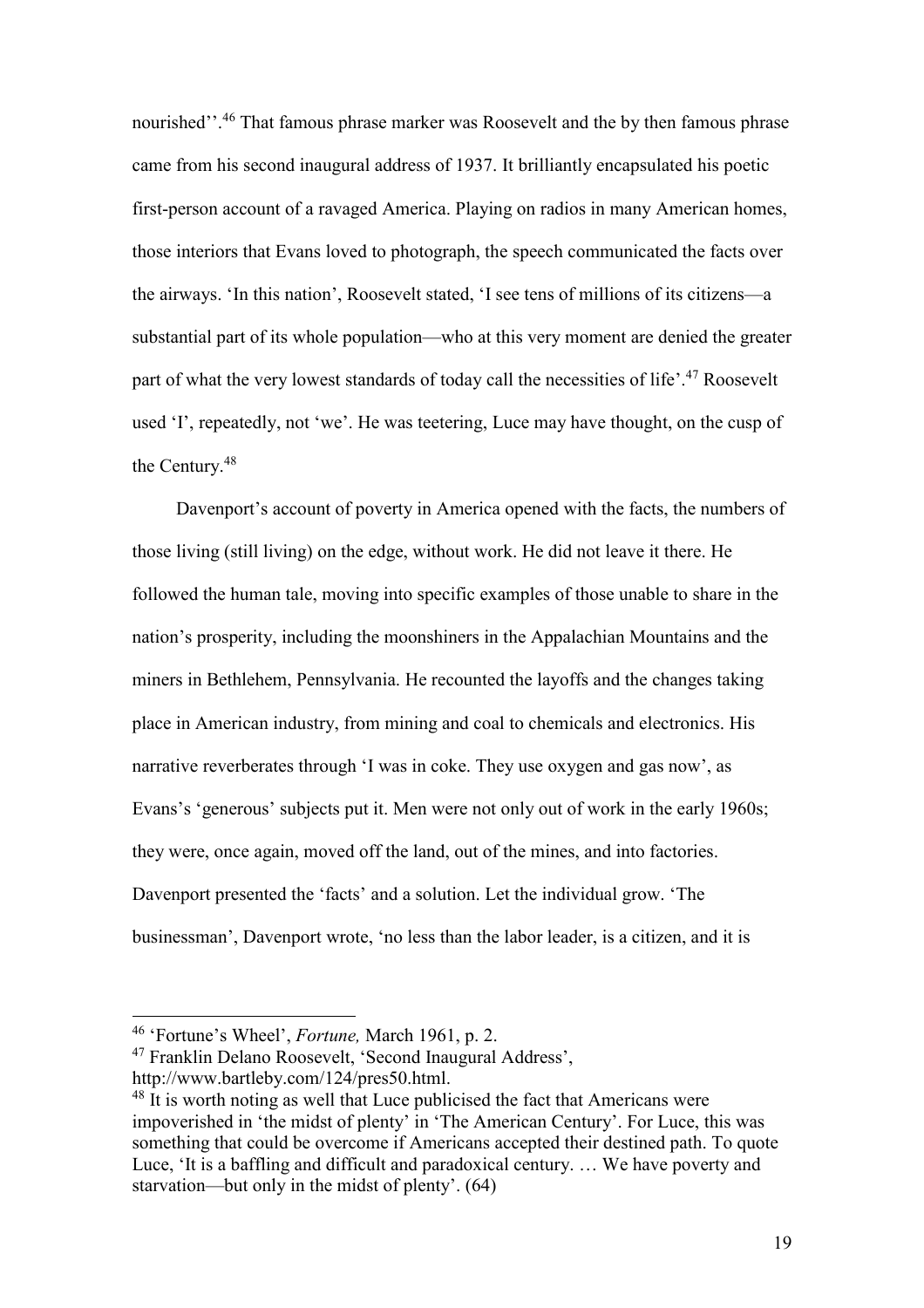through a reawakened sense of citizenship that many a distressed people today may achieve a brighter outlook tomorrow'. He continued:

This is not to underrate the role of government in the conquest of poverty and distress. … But in the long run, government's most important function is to maintain the framework wherein millions of individuals can help themselves, and within which the creative forces of a free society economic, social and religious—can continue to work.<sup>49</sup>

On the pages of *Fortune*, 'I', the individual, now certainly trumped 'we', the nation.

Davenport's message is eerily familiar. This is not because it is the same message that was promoted on the pages of *Fortune* in the late 1930s when the magazine veered to the 'centre' and promoted 'consensus pluralism'. <sup>50</sup> It is because it is same message we hear today: small government, the homestead, individuals equipped (with guns) to protect their rights and their land. The returns, the relays and the continuities abound. In the 1960s, and today, the 1930s was far from over, pictured and past. Perhaps this is what the writer Louis 'Studs' Terkel was alluding to when he commented, in the 1980s, that listening to and looking at records of the 1930s, was an 'experience of déjà vu in reverse'. <sup>51</sup> His oral history of the Great Depression, *Hard Times*, first published in 1970, sought to remind a new generation of 'people in trouble' that the past does not just or simply haunt the present. It is still with us. It is still news. After all, haunting, as the introduction to this issue argued, often mitigates political work. It divides the present from the past, established history from popular history.

<sup>49</sup> Davenport, 'In The Midst of Plenty', pp. 238-240.

<sup>50</sup> Notably, it was also around this time, in 1938, that MacLeish left the magazine, believing that it overstressed capitalism as the root of American freedom. See Augspurger, *An Abundant Economy*, pp. 156-166.

<sup>51</sup> Studs Terkel, *Hard Times: An Oral History of the Great Depression* (New York: New Press, 1986), p. xiii.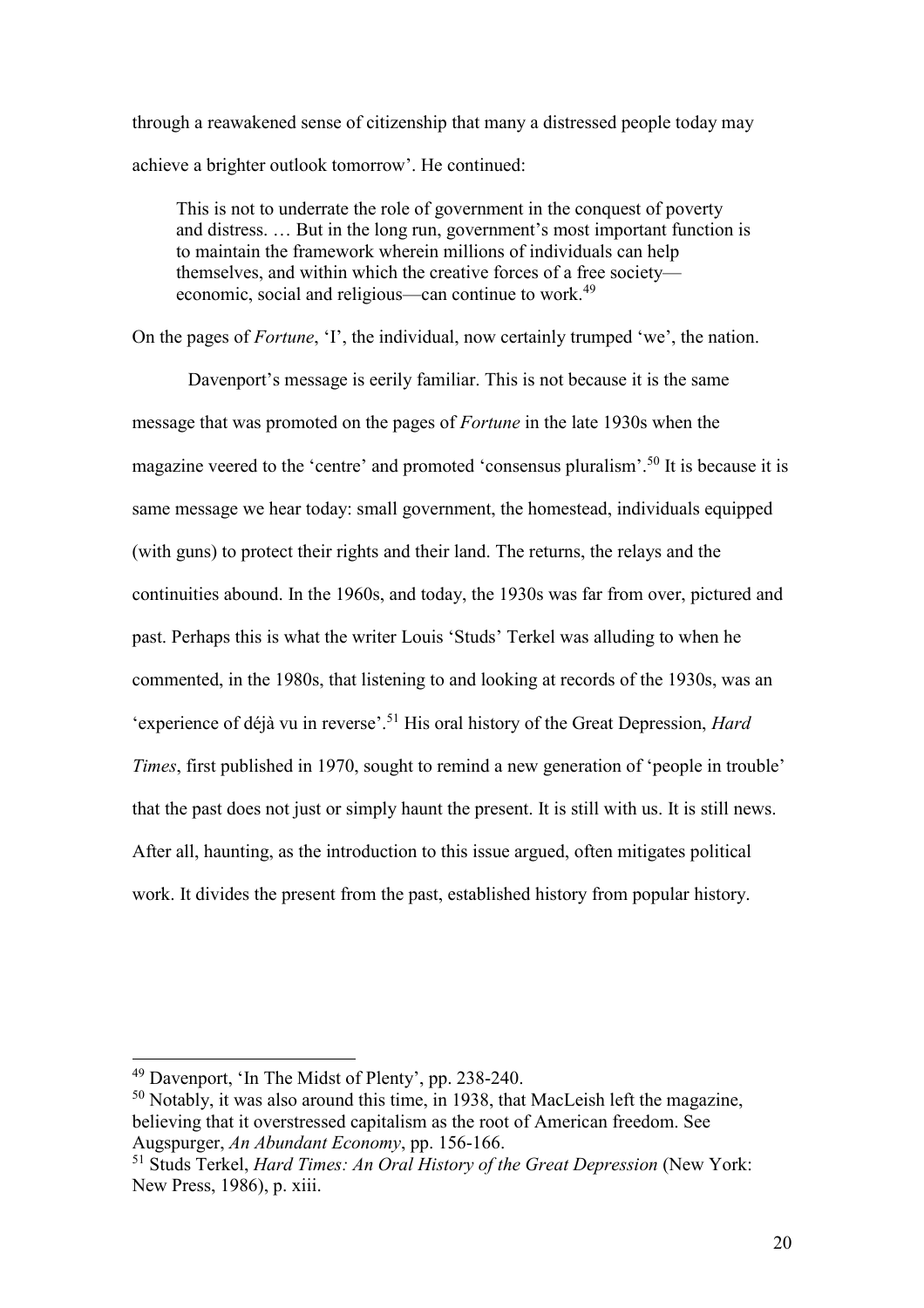Alternatively, making the past present, reworking it *in* the present, enacts, belatedly, history's dialectic.<sup>52</sup>

The question remains: How do we assess Evans's record of poverty in the land of plenty? What is the relationship between his photographs and Davenport's text? Did Evans picture the power of the individual, with his own voice, his own will, his own right to live, work and be photographed? Any attempt to make sense of the relationship between Davenport's text and Evans's photographs must return to the 1930s, and Evans's collaboration with Agee. It was there that the question of the relationship between text and photographs became a contested site. It was there as well that Agee took up the question of the ethics of liberal journalism—of prying into the lives of the disadvantaged for the purposes of white middle-class readers. These issues need to be taken in turn, as they not only ask us to redress why *Let Us Now Praise Famous Men* was panned, but also how we can begin to further dissect the lateness of this documentary work.

For the many who have tried—and failed—to read *Let Us Now Praise Famous Men*, the book's initial reception is hardly surprising. To call Agee's prose exhaustive is an understatement. He spent pages and pages and pages describing the grain of a piece of wood as well as pages and pages and pages on the minutia of the domestic interiors, which he and Evans surveyed when the tenants were sleeping or no one was home. Yet, it was not Agee's extended descriptions of the contents of tenant farming homes, plankby-plank and garment-by-garment, many written without conventional punctuation, which repelled his readers. Nor was it his detailed account of his sexual fantasies about Louise Grudger, the young daughter of one of his subjects. *Let Us Now Praise Famous* 

1

 $52$  See the introduction to this issue as well Massimiliano Tomba's compelling discussion spectres and ghosts in *Marx's Temporalities*, trans. Peter D. Thomas and Sara R. Ferris (Chicago: Haymarket Books, 2013), pp. 35-60.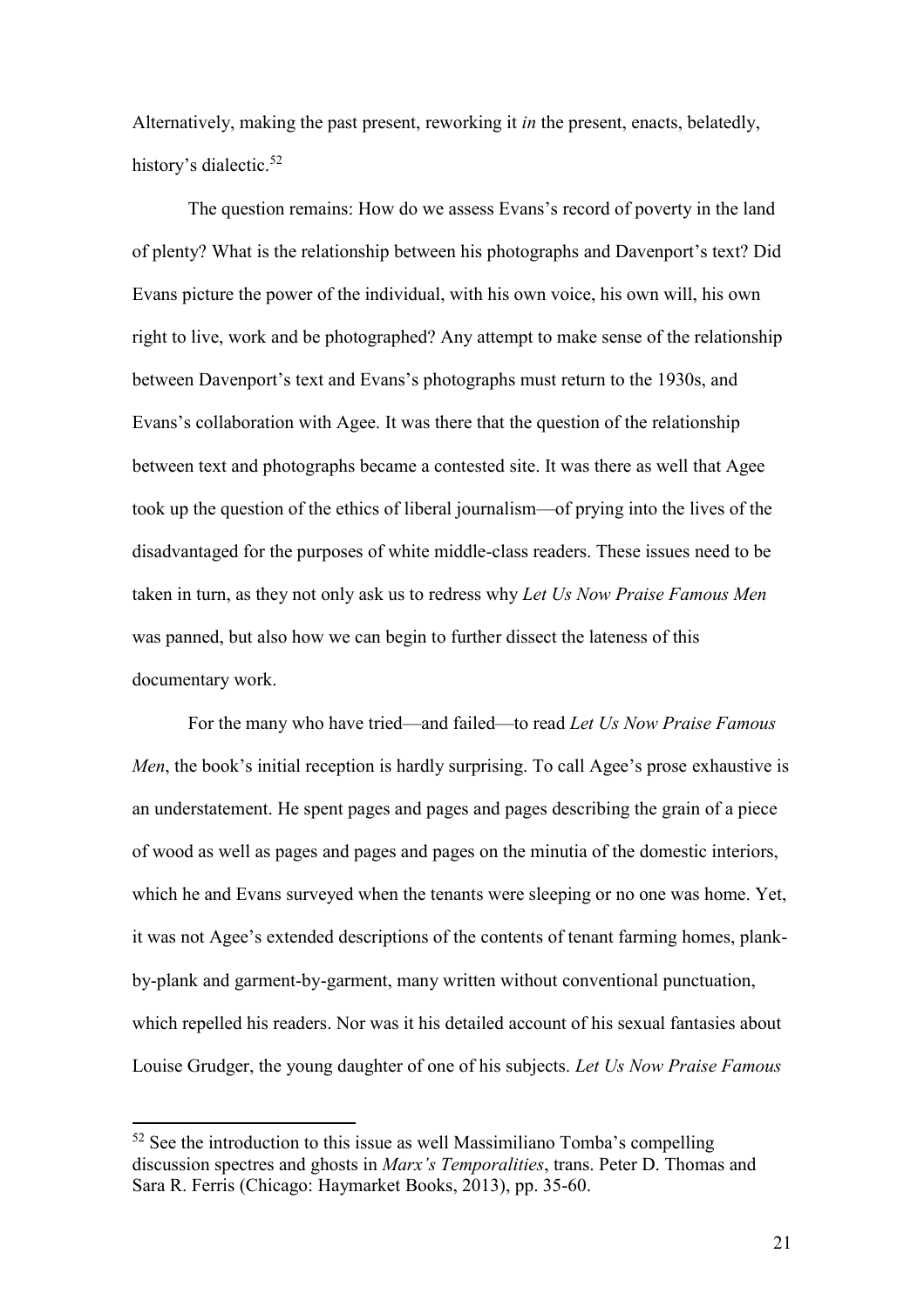*Men* not only alternatively bored or shocked its readers. It confused them. The book followed no conventional codes. It was not sociology, like the famous *Middletown* study of 1929, which collected data on typical Americans, living in a typical American town. <sup>53</sup> Nor was it journalism, news. Agee was emphatic about his rejection of the latter genre or category. In one of the many drafts of the book, Agee reminded his readers that the three families discussed in the book 'represent the nine million other human beings, black or white, who are cotton tenants in similar houses, wearing similar clothes, eating similar food … dying similar deaths', adding, 'They are therefore not News; unless the poverty and the deprivation and the distortion which makes up human life itself is News'.<sup>54</sup> News, for Agee, was sensational, not typical and ordinary. And, as he noted in his manuscript, he preferred the 'steady dripping of daily details', which 'effaces' the lives of even the 'well-treated', to the horror stories of the worst off.<sup>55</sup>

Agee's distaste for news has over-determined much of the critical discourse to *Let Us Now Praise Famous Men*, both the text and the photographs. Most scholars, though, do not focus on Agee's distinction between the singularity of the news, the shock and scandal of the worst off, and his interest in the typical, the typicality of the steady 'drip' of details. Rather, they assess Agee's inability to stomach the ethics—or the lack of ethics—of journalism.<sup>56</sup> Agee, after all, did frame *Let Us Now Praise Famous Men* against crass journalism, noting in the preamble,

<sup>53</sup> See Robert and Helen Lynd, *Middletown: A Study in Modern American Culture* (New York: Harcourt, Brace and World, 1929) and the *Middletown in Transition: A Study in Cultural Conflicts* (New York: Harcourt and Brace, 1937).

<sup>54</sup> Agee, 'J 1.10 *LUNPFM* Draft: Introduction', in *Agee Rediscovered: The Journals of*  Let Us Now Praise Famous Men *and Other new Manuscripts*, eds. Michael A. Lofaro and Hugh Davis (Knoxville: University of Tennessee Press, 2005), p. 25.

<sup>55</sup> Agee, 'Cotton Tenants: Three Families', 32.

<sup>56</sup> This description of the book is widespread. See, in particular, Paula Rabinowitz, *They Must be Represented: The Politics of Documentary* (London: Verso, 1994), 35-55. The same could be said for those who insist that Evans's despised journalism. The assumption here is not that Evans compromised or sold out. It is that he was interested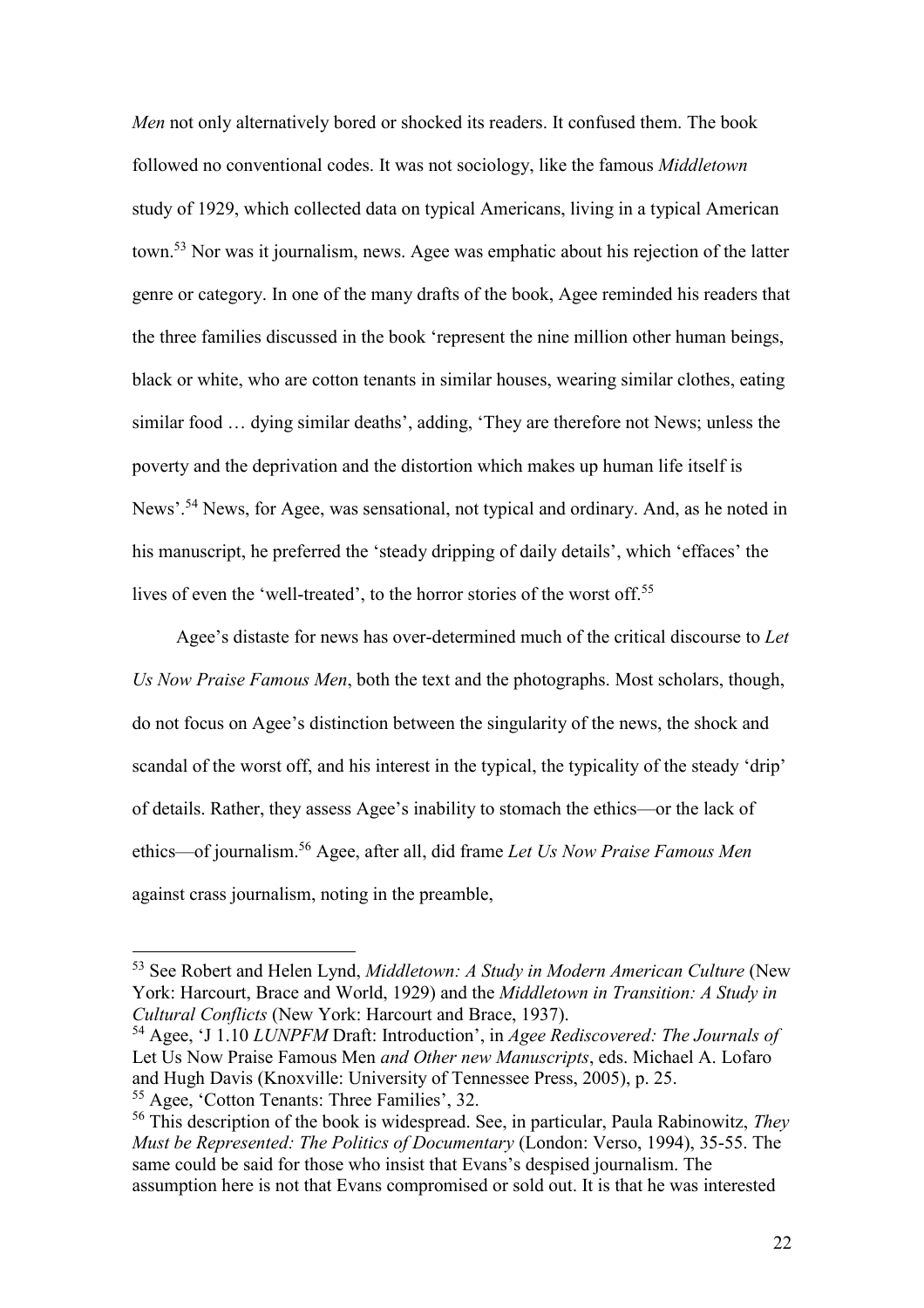It seems to me curious, not to say obscene and thoroughly terrifying, that it could occur to an association of human beings drawn together by need and chance, for profit into a company, and organ of journalism pry intimately into the lives of an undefended and appalling damaged group of human beings … for the purpose of parading the nakedness, disadvantage, and humiliation of their lives before another group of human beings, in the name  $\ldots$  of "honest journalism" (whatever that paradox may mean)  $\ldots$ <sup>57</sup>

Agee did not mince his words. No longer beholden to the editors, to the group of men hired to strain his prose, he reinforced his account of the tenants' status as a cog in the machine. They too, not only the writer, were subject to the machinery of journalism. 'The editorial "we" is not somebody with convictions, purposes, principles, ardour,' as one newspaper editor noted already in 1893, 'the "we" is an association that invests in a machine that grinds the work'.<sup>58</sup> Tenancy and journalism both, simultaneously, grind on—and grind us.

Agee made plain his disgust for journalism throughout the book, in numerous parenthetical asides about news as entertainment and lies. His critique culminates, though, in the book's closing pages with his mention of the work of the photojournalist who garnered an extended readership for her photo-book of southern tenant farmers, Margaret Bourke-White. In 1937, Bourke-White took leave from *Fortune* and *Life* to publish, with the novelist Erskine Caldwell, *You Have Seen Their Faces* (Fig. 14). The book was hailed—by most. Agee did not exactly discuss the book. He reprinted a sobering review, which ran in the 'liberal newspaper', the New York *Post*. 59

in upholding the difference between crass journalism, hackwork or sensationalism, and serious documentary. See Douglas Eklund, '"The Harassed Man's Haven of Detachment": Walker Evans and the *Fortune* Portfolio', in *Walker Evans*, pp. 121-129. <sup>57</sup> Agee and Evans, *Let Us Now Praise Famous Men* (Boston: Houghton Mifflin, 1960), 7.

<sup>58</sup> Murat Halstead, quoted in Salcetti, 'The Emergence of the Reporter', p. 53. <sup>59</sup> The designation 'a liberal newspaper' is Agee's and should most likely be read, like most of his footnotes, facetiously to suggest the relatively or uselessness of such designations. The previous entry in the appendix, which was pulled from the New York *Sun*, carried 'a conservative paper. Agee and Evans, *Let Us Now Praise Famous Men*, pp. 410-414. It points as well to impotence of the claim that *Fortune* 'went left'.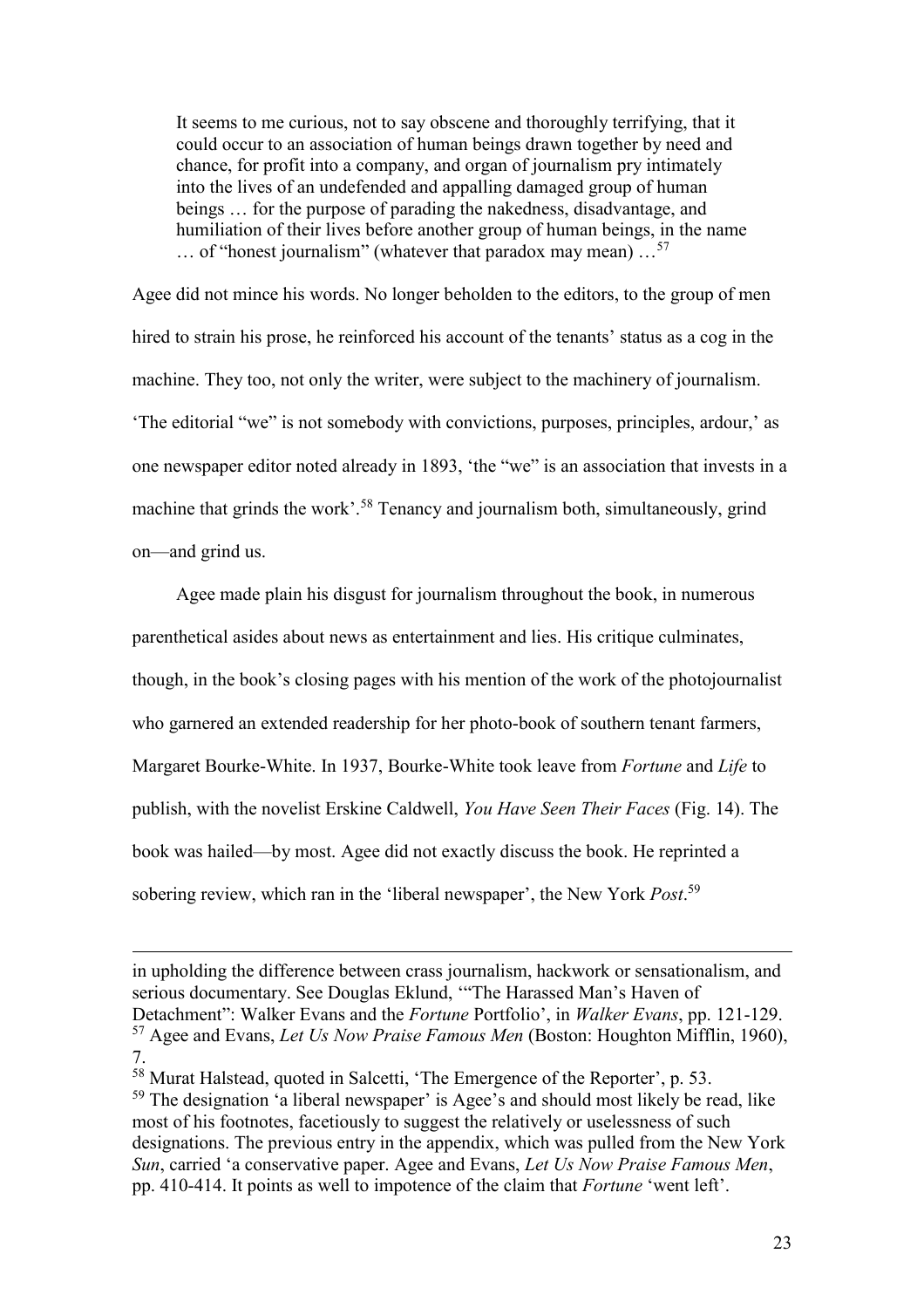Announcing Bourke-White as a pioneer of photojournalism, the review described her work as follows:

[T]his young lady spent two months of her own time in the last two years traveling in the back roads of the deep south bribing, cajoling, and sometimes browbeating her way in to photograph Negroes, share-croppers and tenant farmers in their own environments. $60$ 

For those readers who made it to end of *Let Us Now Praise Famous Men*, through Agee's lengthy and detailed descriptions of the back roads of his deep south, the juxtaposition between the two approaches to tenant life, and Agee's criticism, was clear. Bourke-White remained an outsider. She cajoled and pried. She did not try to get to know her subjects. She simply took pictures.

That said, the book's worst offense, for most, was not the photographer's cajoling and browbeating. It was the duo's experimentation with the juxtaposition of words and pictures. Bourke-White and Caldwell did not let their tenant farmers speak. 'The legends under the pictures', the book's opening note revealed, 'are intended to express the author's own conceptions of the sentiments of the individuals portrayed: they do not pretend to reproduce the actual sentiments of the person'.<sup>61</sup> These tenants were not generous volunteers, like Evans's people in trouble. They were to be looked at, not heard. Agee and Evans's criticism has stuck. Historians of American documentary photography continuously point to the differences between the two books—point to the 'horrors' of Bourke-White's approach.<sup>62</sup> They pile up, it seems, when we flip through the pages of *You Have Seen Their Faces*. Bourke-White shot America's tenants in the

<sup>60</sup> Agee and Evans, *Let Us Now Praise Famous Men*, p. 411.

<sup>61</sup> Erskine Caldwell and Margaret Bourke-White, *You Have Seen Their Faces* (New York: Modern Age Books, Inc., 1398), n.p.

<sup>62</sup> Stott established this dichotomy in his *Documentary Expression and Thirties America*, pp. 270-271.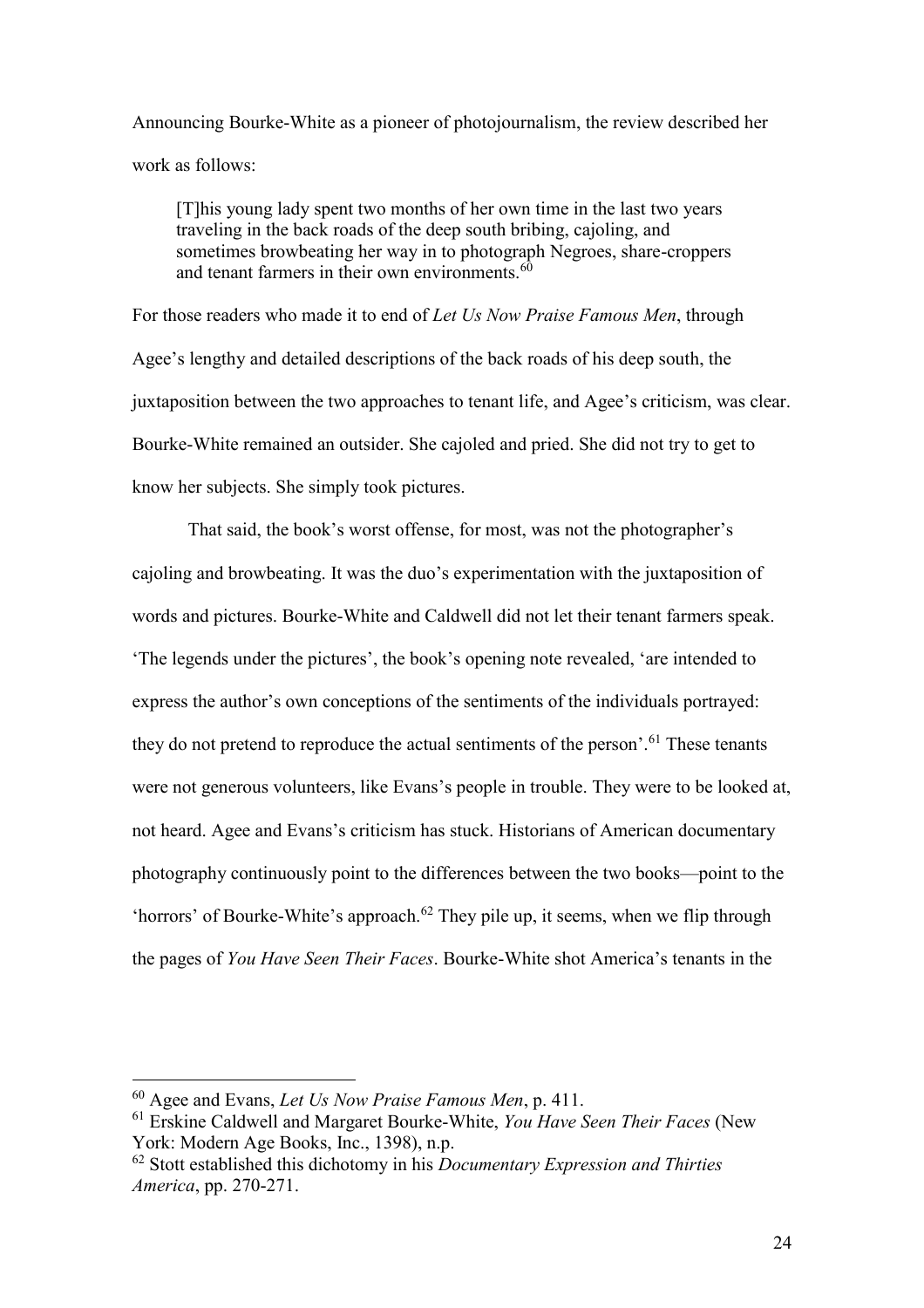same manner she shot smoke stacks, turbines, and factories for *Fortune* and *Life*. <sup>63</sup> She shot them from below and at oblique angels (Fig. 15). Like industrial forms, tenant farmers are both monumentalised and made strange. They are surface and form crooked teeth, a deeply furrowed brow, chapped lips, uncombed hair and so forth. The women from McDaniel Georgia associated with 'snuff' and a 'tooth ache' is no Allie Mae Burroughs. She does not stare back. She is not tight-lipped; she is not posed, stoic and evenly lit.

Yet, for all his criticism, Agee and Evans too, no doubt pried. They snooped around the interiors; they monumentalised and patronised the tenants. Agee, in fact, continuously admitted that this could not be avoided. He even referred to himself as 'a spy, traveling as a journalist', and Evans as a 'counter-spy, travelling as a photographer'.<sup>64</sup> Why, then, do we champion Agee and Evans over and against Bourke-White and Caldwell?<sup>65</sup> Is it simply because Evans and Agee let their subjects pose and speak? If so, we are writing a history of the 1960s, not the 1930s. We are upholding a model of autonomy—of the photograph and the photographer—nowhere at play in either collaboration. Photojournalism is easily panned; it is easily deemed no different than advertising. However, this history maintains a false, ahistorical, binary between

<sup>63</sup> On the relationship between Bourke-White's commercial work and her book projects, see Sharon Corwin, 'Constructed Documentary: Margaret Bourke-White from the Steel Mill to the South', in *American Modern*: *Documentary Photography by Abbott, Evans, and Bourke-White* (Berkley: University of California Press, 2010), pp. 108-132. See as well Barnaby Haran in this issue.

<sup>&</sup>lt;sup>64</sup> In light of *Native Land*, this doubling is significant. The film as well as the book upon which it is based, Leo Huberman's *The Labor Spy Racket* (New York: Modern Age Books, Inc., 1937), explored the phenomenon of the counter-spy and of spies hired to spy on the spies who might become persuaded to join the Union.

 $65$  This is the standard discussion of the two volumes, that Agee and Evans were less crass, more serious, more engaged in the practice and pitfalls of photojournalism. William Stott codified this in his *Documentary Expression and Thirties America*. See as well John Stomberg, 'A Genealogy of Orthodox Documentary', pp. 44-46; John Tagg's extended chapter on journalism and realism, Bourke-White and Evans, in his *The Disciplinary Frame: Photographic Truths and the Capture of Meaning* (Minn.: University of Minnesota Press, 2009), pp. 95-178.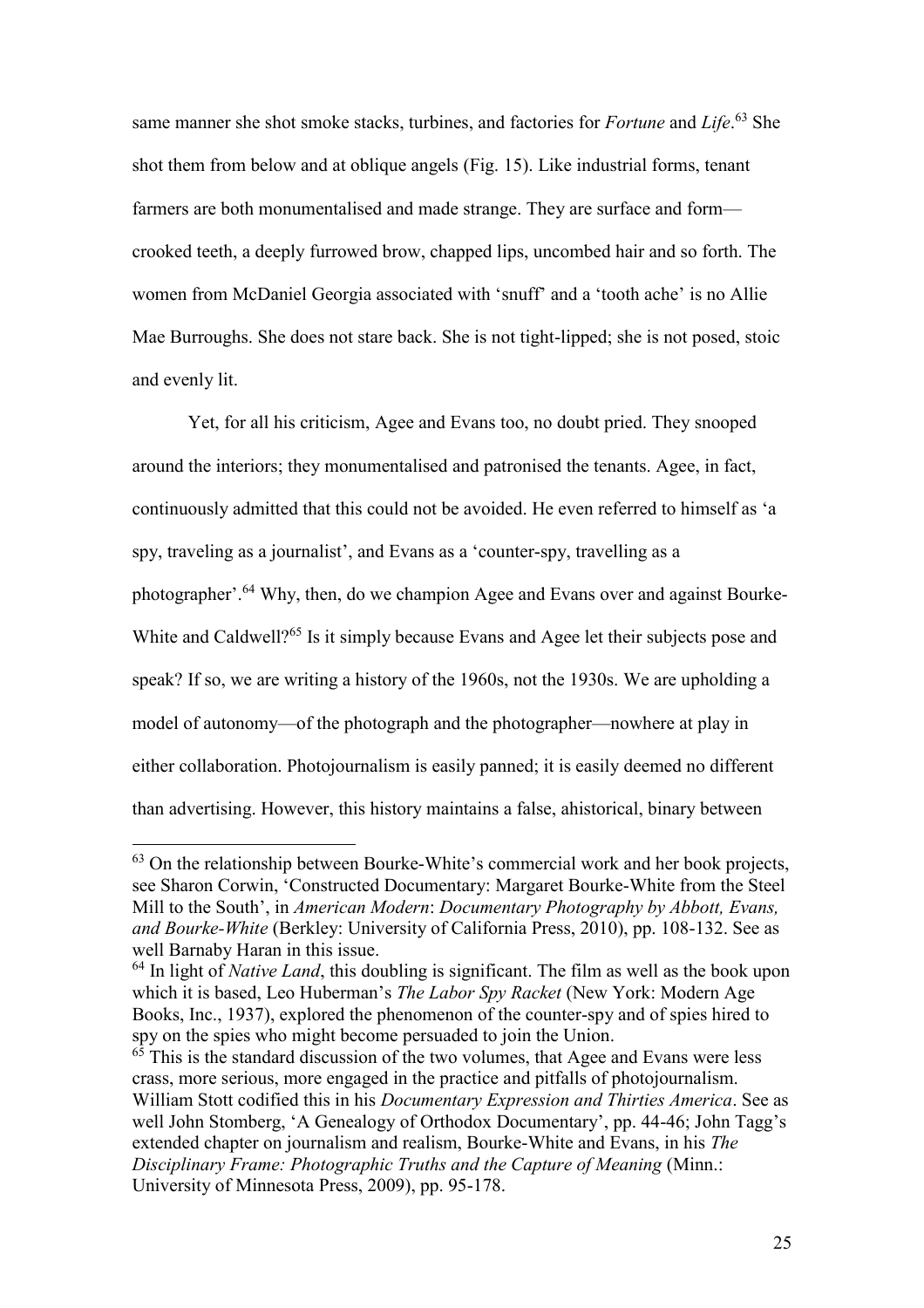documentary and journalism. We assume that, in the 1930s, the public cherished authenticity and truth, despite the fact that neither project promised nor praised objectivity. After all, Bourke-White and Caldwell also interrogated the limits of journalism. As they explained in their book's opening note, they decided to speak for the tenants in order to 'avoid unnecessary individualization'.<sup>66</sup> This is exactly what was happening on the pages of *Fortune*, specifically in the 'Life and Circumstances' column. It was also exactly what Agee and Evans railed against. Instead of asking which duo got it right or did it better, was less crass, more 'true', shouldn't we assess our own histories, our own ahistorical bias of the printed page? The division between 'them' and 'us' is not ethical—or unethical, crass—it was the only way to make evident the relationship between autonomy and representation producing photography and the news. It is the only way to engage—produce an opinion from and through—the public.

Agee did not pan journalism; he bullied the public and his reader. Towing no generic line, *Let Us Now Praise Famous Men* followed no traditional structure. The text begins with Book Two, which Agee simply called 'Words', and these words do not flow chronologically. Agee starts in the middle of his journey and ends at the beginning. There is no development, no coherent passage of time. The end is the beginning and the end; characters have not developed, nor has Agee grown. Moreover, there was no direct correlation between these words and the photographs (Fig. 16). Book One, 'Photographs', which begins before the front matter—the book's title page, table of contents and epigraphs—contained Evans's portfolio. This part has no words, aside from the disclaimer that the photographs belong to the US Department of Agriculture. The two graphic systems, photography and writing, Agee noted in his preface, which

<sup>66</sup> Bourke-White and Caldwell, *You Have Seen Their Faces*, n.p.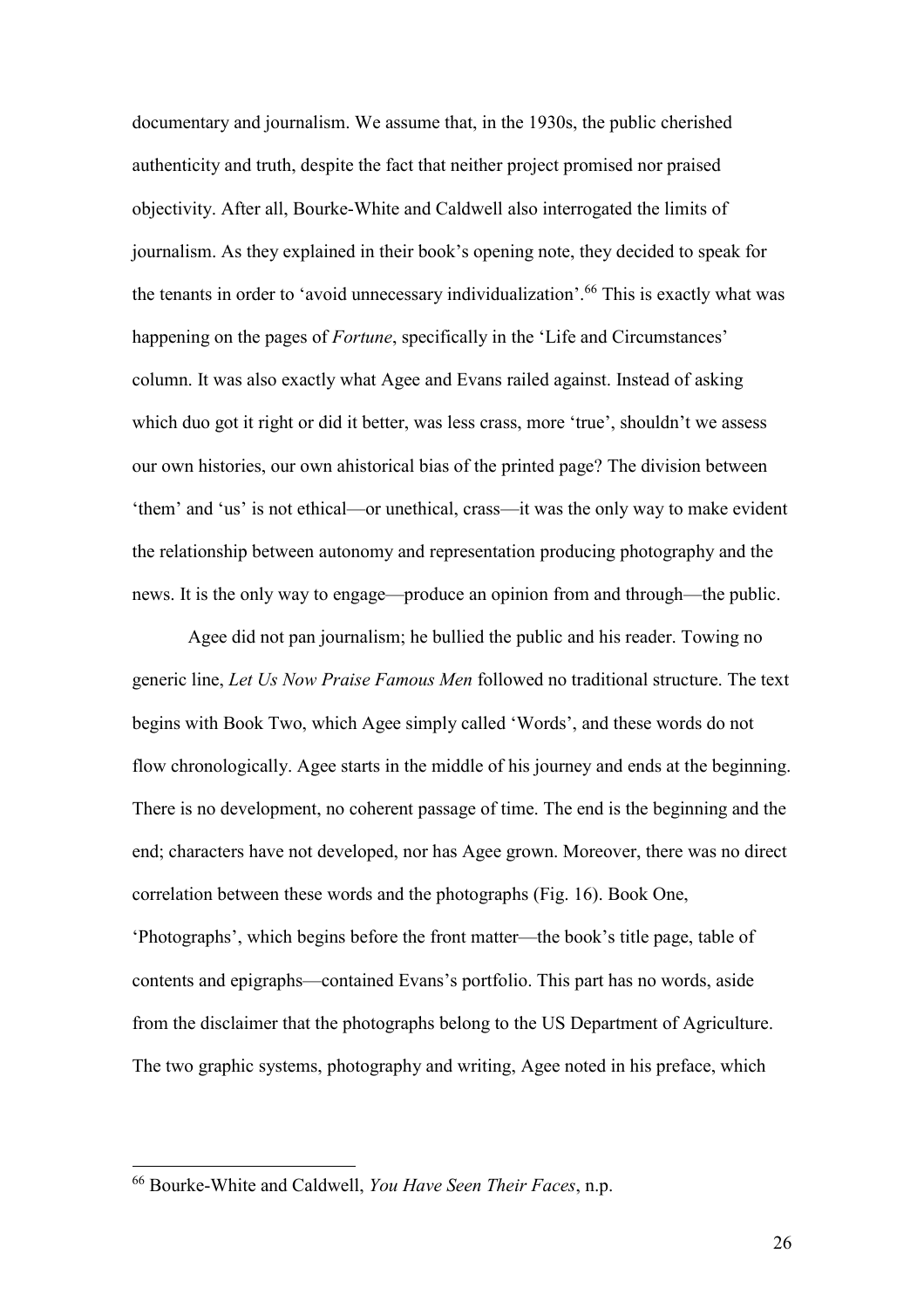also came after Book Two, were 'mutually independent.' And in what is probably the most quoted passage of the book, Agee continued:

By their fewness, and by the impotence of the reader's eye, this will be misunderstood by most of that minority which does not wholly ignore it. In the interests, however of the history of photography, that risk seems irrelevant, and this flat statement necessary.<sup>67</sup>

*Let Us Now Praise Famous Men* did not just manage to bore, shock and confuse its readers; it taunted them. They will not get it. They will not be able to ignore their habits and ingrained assumptions about journalism and photography. They will disregard Agee's directive and call on the photographs to illustrate—explain or refer to—the text and history. And, for the most part, Agee was right. Evans's stead portraits of people and interiors have been read through the text. They have been used to give Agee's open ended, unwieldy text some closure.<sup>68</sup> They have been used as evidence of Agee's—and Evans's—distaste for journalism.

Yet, in *Let Us Now Praise Famous Men*, as in most of his work, Evans never sought the closure of the iconic shot. He never simply recorded the present. He produced the past as present and future. The very same principles queried in *Let Us Now Praise Famous Men* also organise Henry Luce's media empire. Luce and his picture editors, including Evans, invented much more than a platform for 'seeing' the world *through* pictures. They invented a new media and a new profession. It was no longer the singular photograph or even the photographer that mattered. It was the page. It was media and the public. The reader can chose either to be run through the machine or they can chose to work. It is the reader, not the publisher or the photographer, who is on trial in *Let Us Now Praise Famous Men*. They can't go back, mourn the past; they

1

<sup>67</sup> Agee, *Let Us Now Praise Famous Men*, p. xii.

<sup>&</sup>lt;sup>68</sup> This aspect of the book has received extended examination. See the collection of essays in Caroline Blinder, ed., *New Critical Essays on James Agee and Walker Evans* Let Us Now Praise Famous Men (Basingstoke: Palgrave MacMillan, 2010).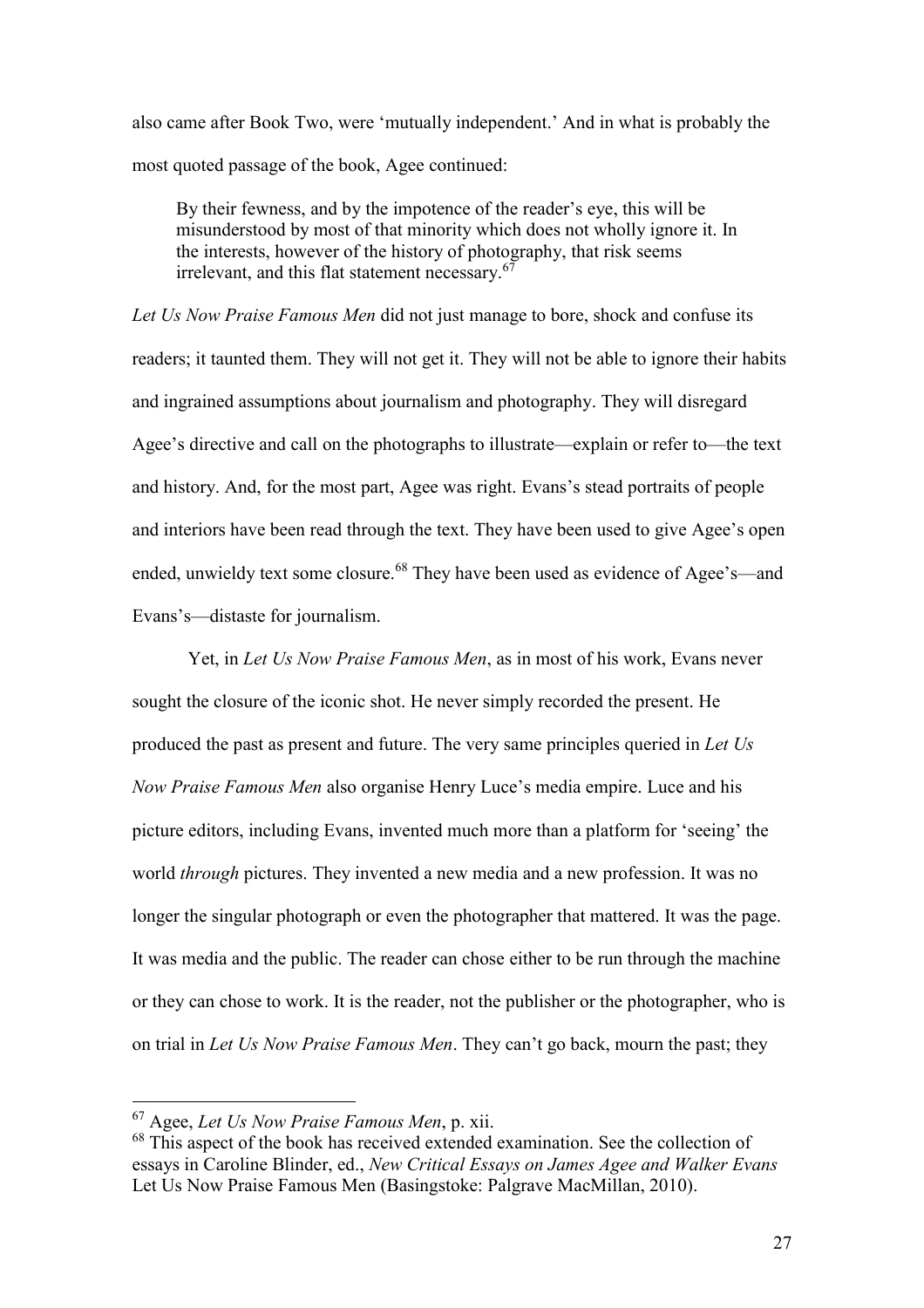must try to keep time. To situate Evans and Agee's work outside—or against—this maelstrom of the photographic media in the 1930s is to mourn America's 'vulgarization'. It is a late reading, not déjà vu in reverse.

#### **IV. At Work, Still**

In the preface of *Let Us Now Praise Men*, Agee warned his readers that the volume before them was only a '*book* by necessity'.<sup>69</sup> If he could have, he explained in the preface, he would have done no writing at all. The efforts at communication would consist of photographs and ephemera—'bits of cotton', 'pieces of wood', 'phials of odors', 'plates of food', 'excrement', and so forth.<sup>70</sup> Agee's musings about his work, the product of his endeavours, could be taken as evidence that he desired to get beyond representation, to present life as it is—as it was. The fact that he didn't or couldn't, that he had to make a book, suggests that his goal was unattainable, that there is no beyond representation to get to. This is also a late reading. It is Agee read through the 1960s, through Pop and Andy Warhol, through the simulacra and the mass production of the American vernacular.

Agee's statement emphasised book, not necessity. Did it need to be a book or did we need to make it so? Again, Agee taunts his readers. We make it book. We take it as a book because we ignore Agee's suggestions that we handle it otherwise, as something closer to a film or music. *Let Us Now Praise Famous Men* was written, Agee tells us in the preface, to be read aloud, heard, like oral histories or radio programmes. Likewise, it was written to be consumed like a film, continuously and publically.<sup>71</sup> Though given the length of the book and its lack of conventional codes, Agee's

1

<sup>69</sup> Agee and Evans, *Let Us Now Praise Famous Men*, p. xv.

<sup>70</sup> Agee and Evans, *Let Us Now Praise Famous Men*, p. 12.

<sup>71</sup> Agee and Evans, *Let Us Now Praise Famous Men*, p. xv.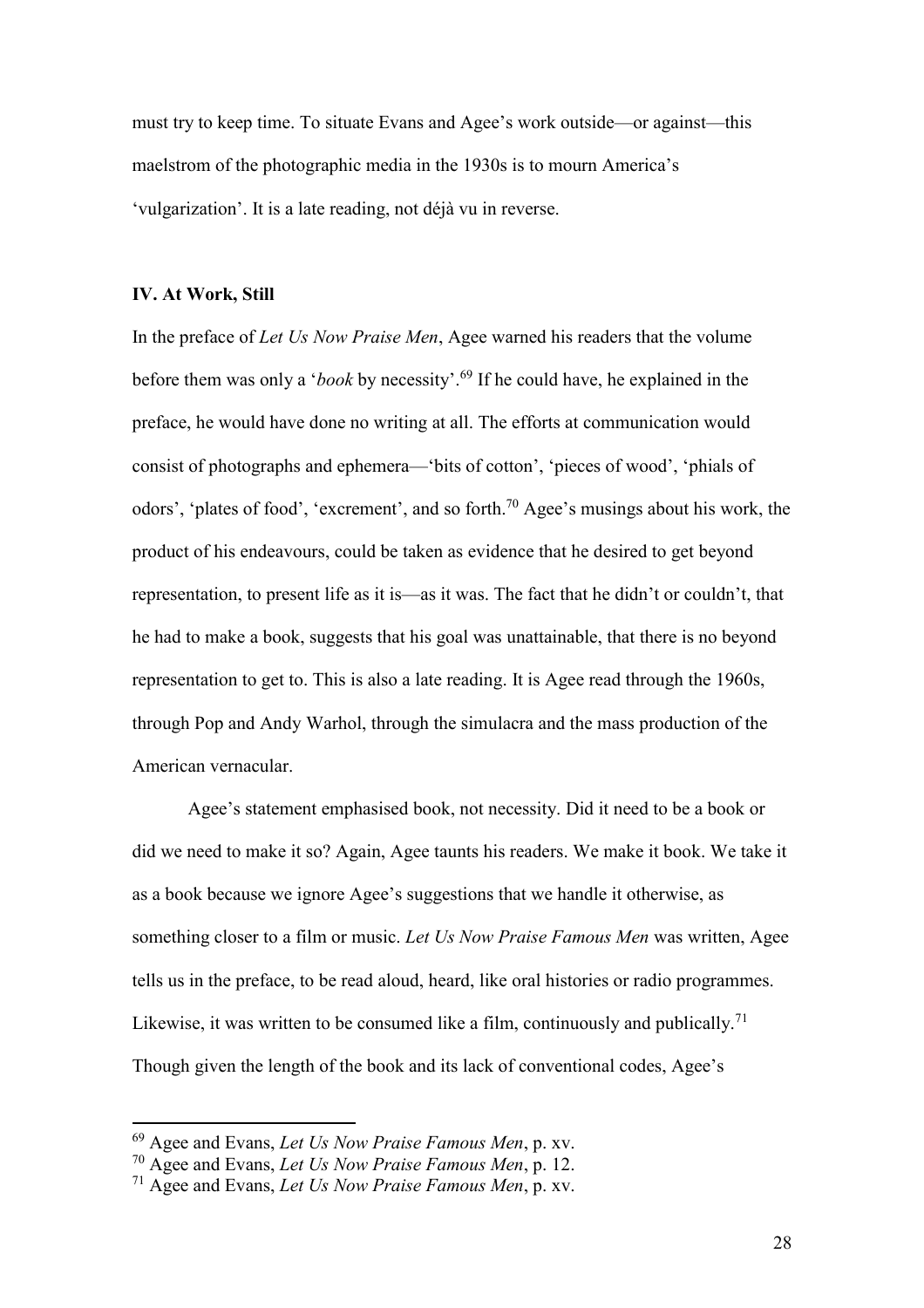suggestions may seem absurd, they do remind us that *Let Us Now Praise Famous Men*  is something more than a novel combination of words and pictures. The 1930s saw more than an entirely new approach to the picture—or the demotion of the written word, as the conventional tale goes. It saw the reimagining of communication as media, as something produced through radio, photographs, films, portfolios and pages for the public. The problem with our histories of documentary—and photojournalism—is that we privilege the photograph, the picture. In doing so we separate it from the making of the news, from the machine, the media, the story, the group. Continuously recounting the ethics of the news, the picture-maker and the pictures, kills time. It reifies mediation—between the word and the photograph, voice and speech, them and us. When Evans joined *Fortune*, he did not sell out. Nor did he find a way to voice his discontent for the news—take the moral high ground. He simply worked as a journalist.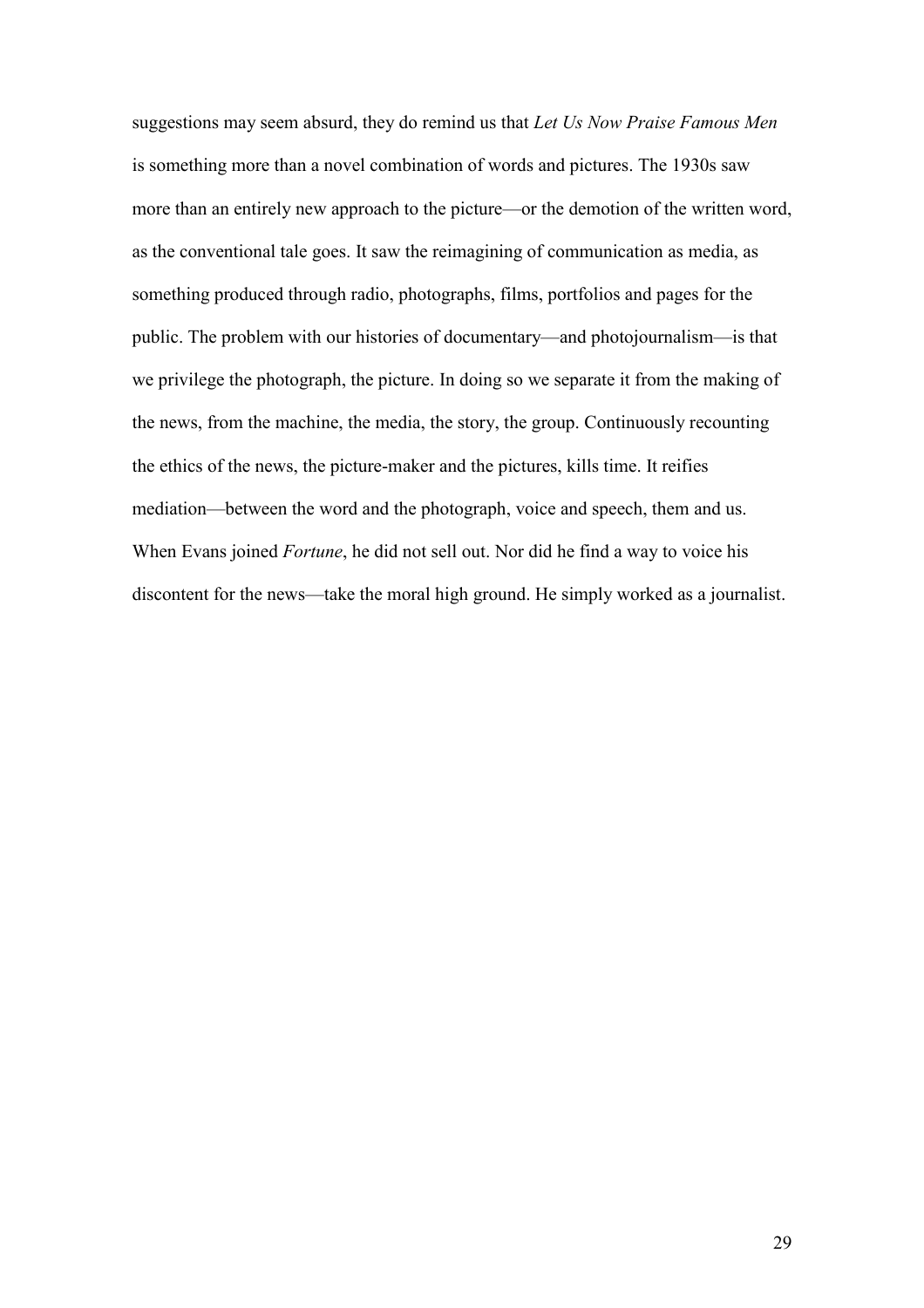# NOTE: I AM STILL WAITING ON FINAL PERMISSIONS FROM THE MET AS WELL AS TIME INC. FOR THE PAGES OF *FORTUNE*. OTHERWISE, ALL RIGHTS, PRINT AND DIGITAL, HAVE BEEN CLEARED WHERE NEEDED.

Figure 1: Walker Evans, *A Miner's Home*, *Vicinity Morgantown, West Virginia,* 1935 Walker Evans Archive, The Metropolitan Museum of Art (½ page)

Figure. 2: Walker Evans, 'People and Places in Trouble', *Fortune* March 1961. Walker Evans Archive, The Metropolitan Museum of Art/Time Inc. (¼ each)

Figure 3: Walker Evans, *Street and Graveyard in Bethlehem, Pennsylvania*, 1936. Walker Evans Archive, The Metropolitan Museum of Art (½ page)

Figure 4: Walker Evans, *Joe's Auto Junkyard, Pennsylvania*, 1936, from *American Photographs*, 1938. Walker Evans Archive, The Metropolitan Museum of Art (½ page)

Figure 5: Walker Evans, *Alabama Cotton Tenant Farmer Wife*, 1936, from *American Photographs*, 1938. Walker Evans Archive, The Metropolitan Museum of Art (½ page)

Figure 6: First four pages from 'Drought', *Fortune*, October 1934 (Text by James Agee and Photos by Margaret Bourke-White) Photo © Estate of Margaret Bourke-White/Licensed by VAGA, New York, NY/Margaret Bourke-White Collection, Special Collections Research Center, Syracuse University Library. (¼ each)

Figure 7: Walker Evans, from James Agee and Walker Evans, *Let Us Now Praise Famous Men*, 1941. Walker Evans Archive, The Metropolitan Museum of Art (½ page)

Figure 8: Walker Evans, from James Agee and Walker Evans, *Let Us Now Praise Famous Men*, 1941. Walker Evans Archive, The Metropolitan Museum of Art (½ page)

Figure 9: *Native Land*, dirs. Paul Strand and Leo Hurwitz with Frontier Film, 1942. Frames. (1/4 each)

Figure 10: From Archibald MacLeish, *Land of The Free*, 1938 (Photo: Pictures, Inc.) (Caption: Celebrating the end of a steel strike in Pennsylvania) Copyright © 1938 and renewed 1966 by Archibald MacLeish. Reprinted by permission of Houghton Mifflin Harcourt Publishing Company. All rights reserved. (½ page)

Figure 11: From Walker Evans, *Message from the Interior*, 1966. (Caption: 4. The Farmer of Somerstown Road, Near Ossining, New York, 1931). Walker Evans Archive, The Metropolitan Museum of Art  $(\frac{1}{2}$  page)

Figure 12: From Walker Evans, *Message from the Interior*, 1966. (Caption: 7. East 120<sup>th</sup> Street, New York City, 1961). Walker Evans Archive, The Metropolitan Museum of Art  $(\frac{1}{2}$  page)